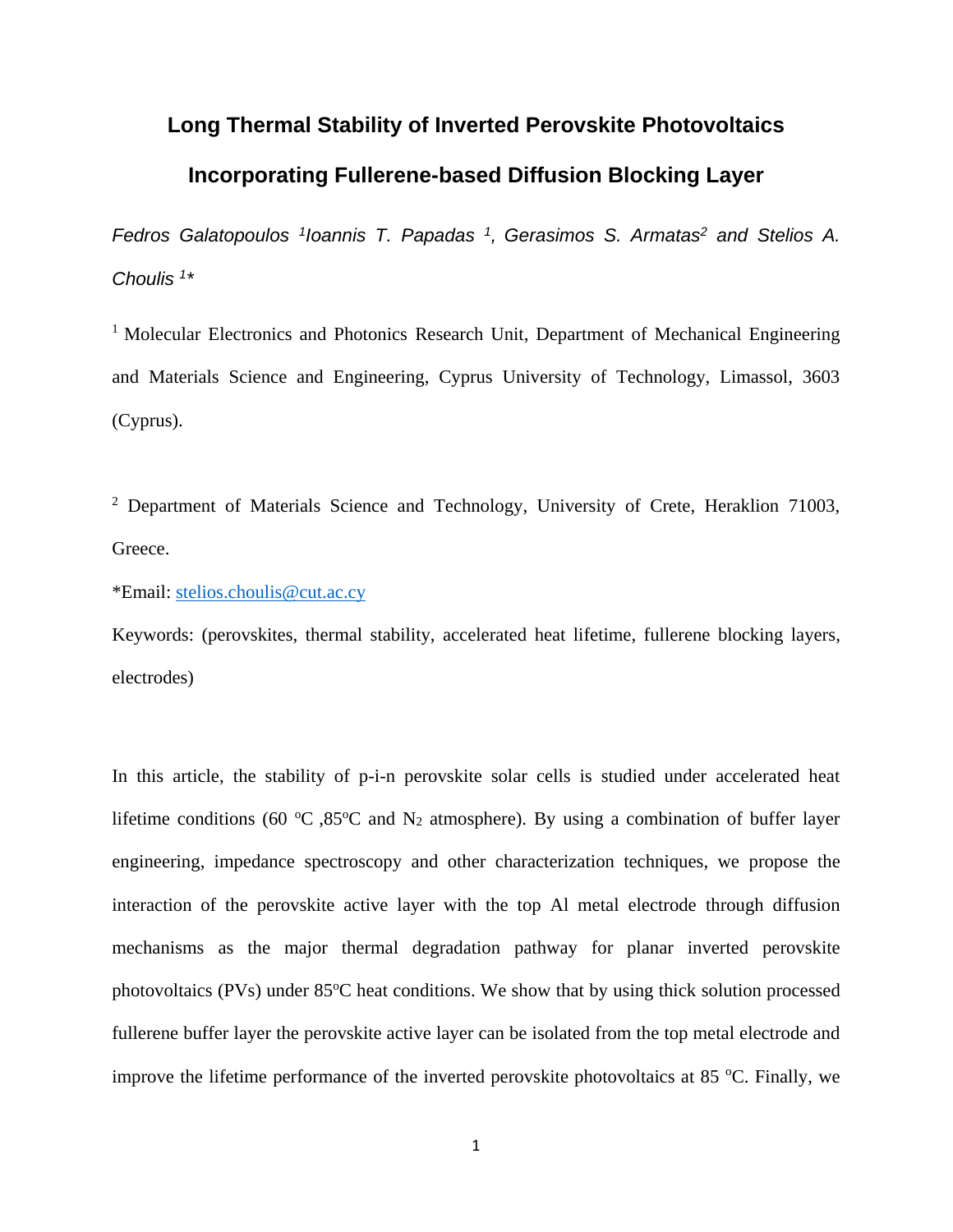present an optimized solution processed inverted perovskite PV device using thick fullerenebased diffusion blocking layer with over 1000 hours accelerated heat lifetime performance at  $60^{\circ}$ C.

#### **1. Introduction**

Perovskite-based solar cells have been amongst the most prominent photovoltaic (PV) technologies over the last couple of years offering a tremendous advancement in power conversion efficiency (PCE) from  $3.8\%$  to  $22.7\%$ . <sup>[1,2]</sup> Several characteristics such as high absorption coefficient,  $\left[3\right]$  tunable bandgap,  $\left[4,5\right]$  long carrier diffusion length,  $\left[6\right]$  high carrier mobility,  $\left[7\right]$  and low exciton binding energy,  $\left[8,9\right]$  have allowed perovskite-based solar cells to reach such high values in PCE, even if casted from solution at low processing temperatures.<sup>[10]</sup>

Although important advancements have been made to improve PCE, the long-term stability of perovskite-based devices still remains a challenge however. Among others, important factors that affect the stability of perovskite solar cells are the moisture, heat and light irradiation. These factors can deteriorate the performance of both the active layer and electrodes of the device. The organic-inorganic perovskite semiconductor materials are known to be intrinsically unstable to moisture  $[11,12]$  since they can form hydrated crystal phases, which mobilize the organic species, and decompose the crystal to lead iodide (PbI<sub>2</sub>).<sup>[13]</sup> Decomposition of the perovskite active layer to PbI<sub>2</sub> can also happen in the presence of  $O_2$  and light. It was suggested that superoxide ions  $(O_2^-)$  can be formed upon irradiation of CH<sub>3</sub>NH<sub>3</sub>X<sub>3</sub> (X=Cl, Br, I) halides which, in turn, deprotonate the methylammonium cation (MA<sup>+</sup>) and decompose the perovskite structure. [13, 14]

As a result, considerable research efforts have been dedicated towards the improvement of light and especially humidity stability of perovskite based solar cells. It has been previously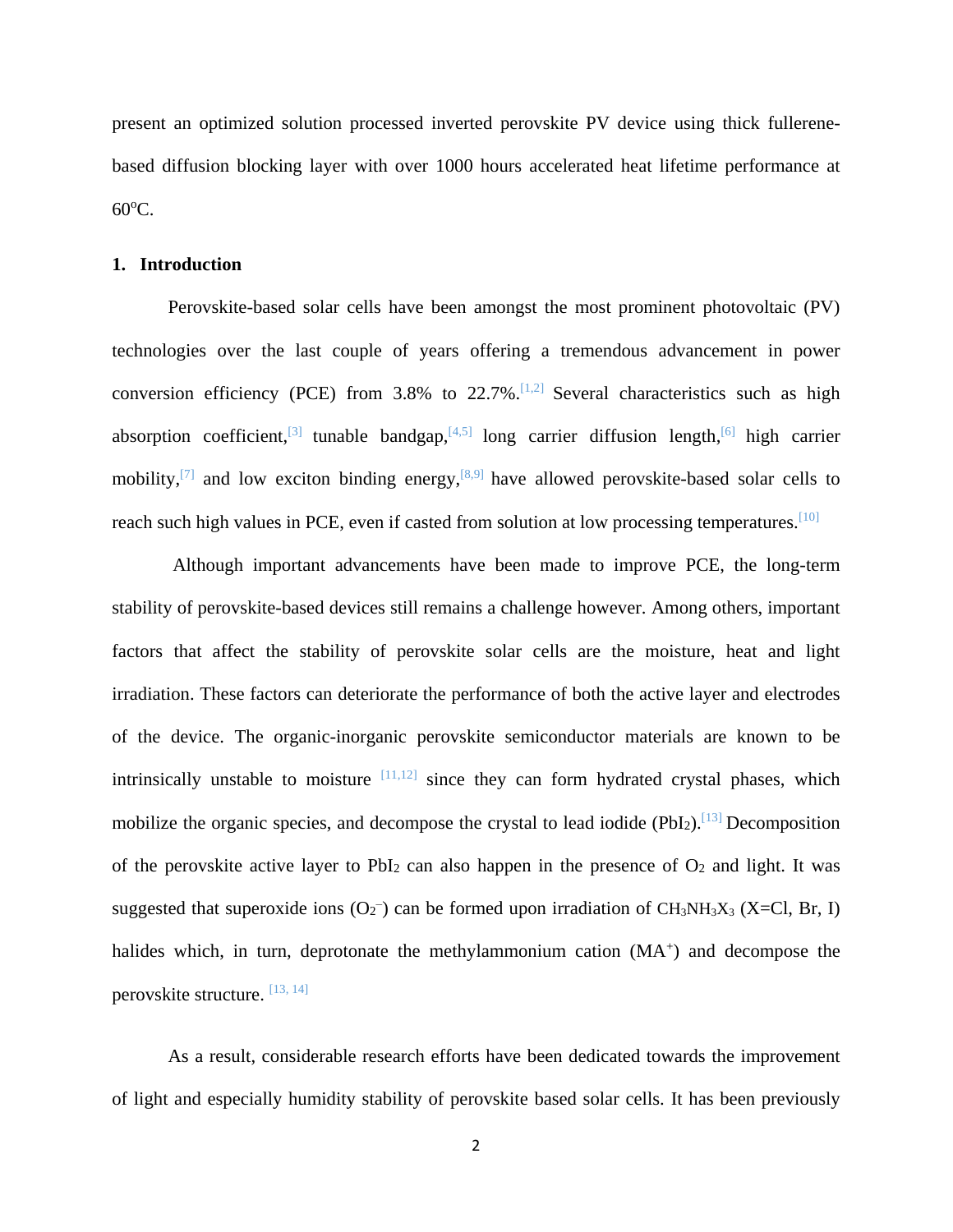shown that under accelerated humidity conditions, there is a significant active layer degradation due to the decomposition of the perovskite crystal. Shielding the active layer from humidity, and therefore, improvement in device lifetime has been reported through the usage of hydrophobic layers such as thiols.<sup>[11]</sup> Fan et. al have also reported efficient moisture resistance by incorporating a cerium oxide (CeOx) bilayer achieving stability of 200 h under ambient conditions. [15] In a recent work, Yang Z. et. al. have reported that the stability of perovskite solar cells under continues illumination can also be improved by doping the [6,6]-Phenyl-butyric acid methyl ester (PCBM) with graphene quantum dots  $(GQDs)$ .<sup>[16]</sup> More recently, it has been reported that photo-oxidation of the perovskite active layer leads to the formation of charge trap centers which, in turn, may cause significant changes in charge density and charge extraction efficiency of the device.  $[17]$  On the other hand, by incorporating mixed-cation based devices, such as formamidinium-cesium  $(FA<sub>0.83</sub>Cs<sub>0.17</sub>Pb(I<sub>0.8</sub>Br<sub>0.2</sub>))$ , the oxygen-induced degradation can be markedly minimized.<sup>[18]</sup> Research regarding the heat stability of such devices has been scarce however, especially at elevated temperatures such as  $85 \degree C$ . The  $85 \degree C$  is a particularly interesting temperature since, according to International Standards (IEC 61646 climatic chamber tests), it represents the elevated temperature of a roof during a hot summer day.  $[19]$  Although CH3NH3PbI3 has been previously reported to be mostly intrinsically stable at elevated temperatures as high as 85 °C in the absence of  $O_2$  and ambient conditions,  $[19, 20]$  the devices themselves are largely unstable. Zhao X. et. al have reported that spiro-MeOTAD exhibits a state change at elevated temperatures, which reduces the hole mobility. These issues can be tackled by using the thermally stable NiO and PCBM materials as the hole transporting layer (HTL) and electron transporting layer (ETL), respectively.<sup>[20]</sup> In another work where the active layer was damaged by subsequent electrode interaction was reported by Domanski K. et. al. In their work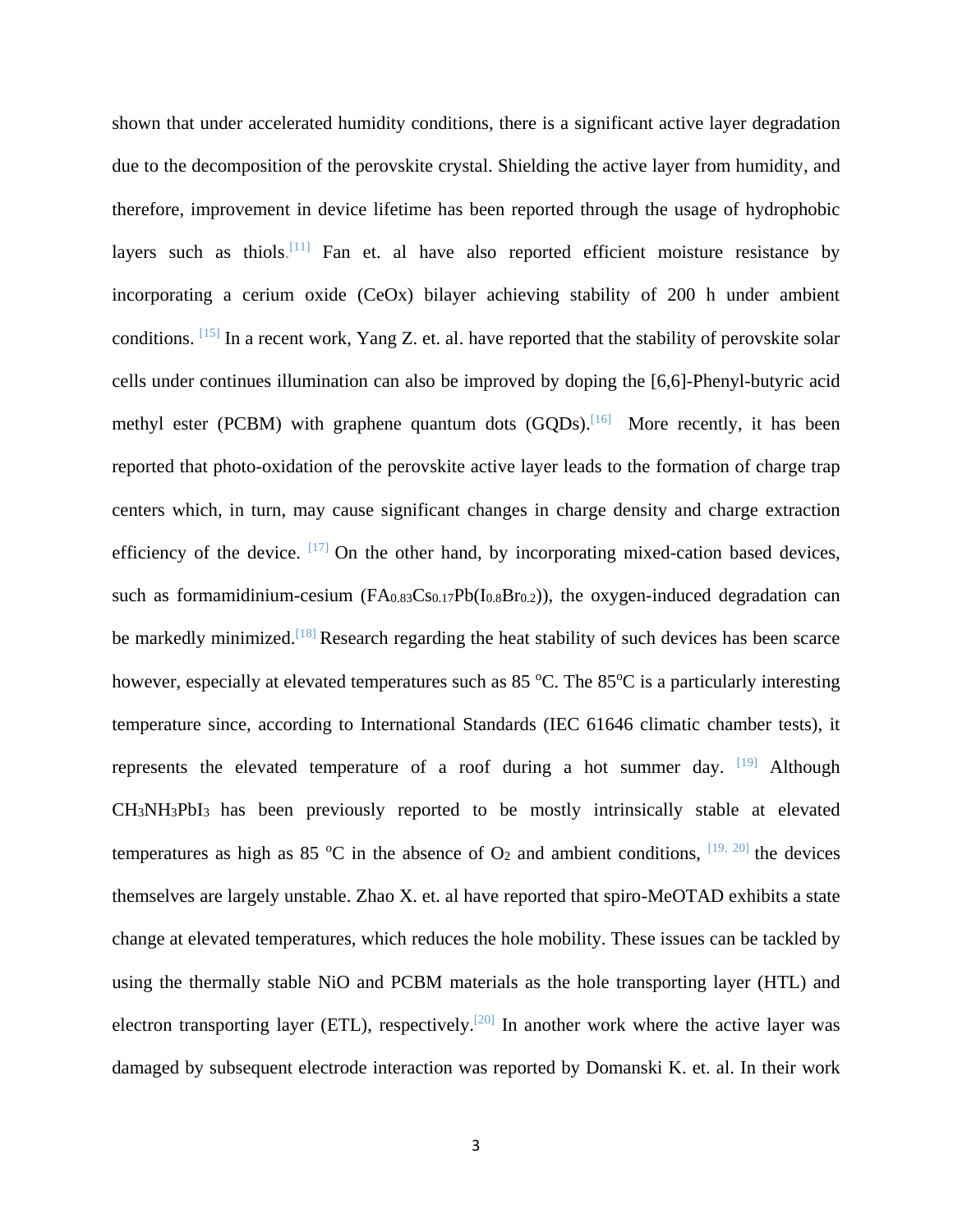they suggested that temperatures as low as  $70\text{ °C}$  can cause Au metal migration towards the active layer. The migration of Au can be blocked by incorporating a Cr interlayer between the Au metal electrode and HTL layer.  $[21]$  Using recent modelling tools it has been also proposed that blocking layers can reduce the voltage drop on perovskite active layer, providing reduced ionic motion and predicted improved stability.  $[22]$  In a more recent work, Bi et. al have reported improved heat stability by using an ETL consisting of N-doped graphene, PCBM and CQDs.  $^{[23]}$ 

In this work we have performed accelerated heat lifetime tests at 85  $^{\circ}$ C under inert (N<sub>2</sub>) atmosphere in the dark, using p-i-n perovskite-based solar cells with the following structure: ITO/PEDOT:PSS/CH3NH3PbI3/PC[70]BM/AZO/Al, following the perovskite formulation reported by Liang et. al.  $^{[24]}$  [6,6]-Phenyl-C70-butyric acid methyl ester (PC[70]BM) is a widely used material in p-i-n perovskite solar cells that not only functions as an ETL but it can also passivate charge trap sites present on the surface and grain boundaries of the perovskite films. [25] Aluminum-doped zinc oxide (AZO) was also incorporated since it has been previously reported to increase the electron selectivity of such device structures. <sup>[4]</sup> Thus, both PC[70]BM and AZO ETLs play an essential role on the device operation of p-i-n perovskite PVs. In this report two different thicknesses of PC[70]BM were used for heat lifetime performance tests. These include  $CH_3NH_3PbI_3$ -based devices with PC[70]BM layers of  $\sim$ 70 nm (thin fullerene-based devices) and  $\sim$ 200 nm (thick fullerene-based devices) thickness. We show that thick PC[70]BM yields improved heat stability over the thin PC[70]BM counterparts at the expense of reduced PCE. We have shown that PC[70]BM layer isolation is the key for achieving improved stability. Finally, we also show a perovskite formulation based on CH3NH3PbI3-xCl<sup>x</sup> that is optimized to function efficiently using a thick PC[70]BM electron transporting layer (ETL) while still maintaining good PCE. This developed device retained very good thermal stability at  $60^{\circ}$ C for 1000 h.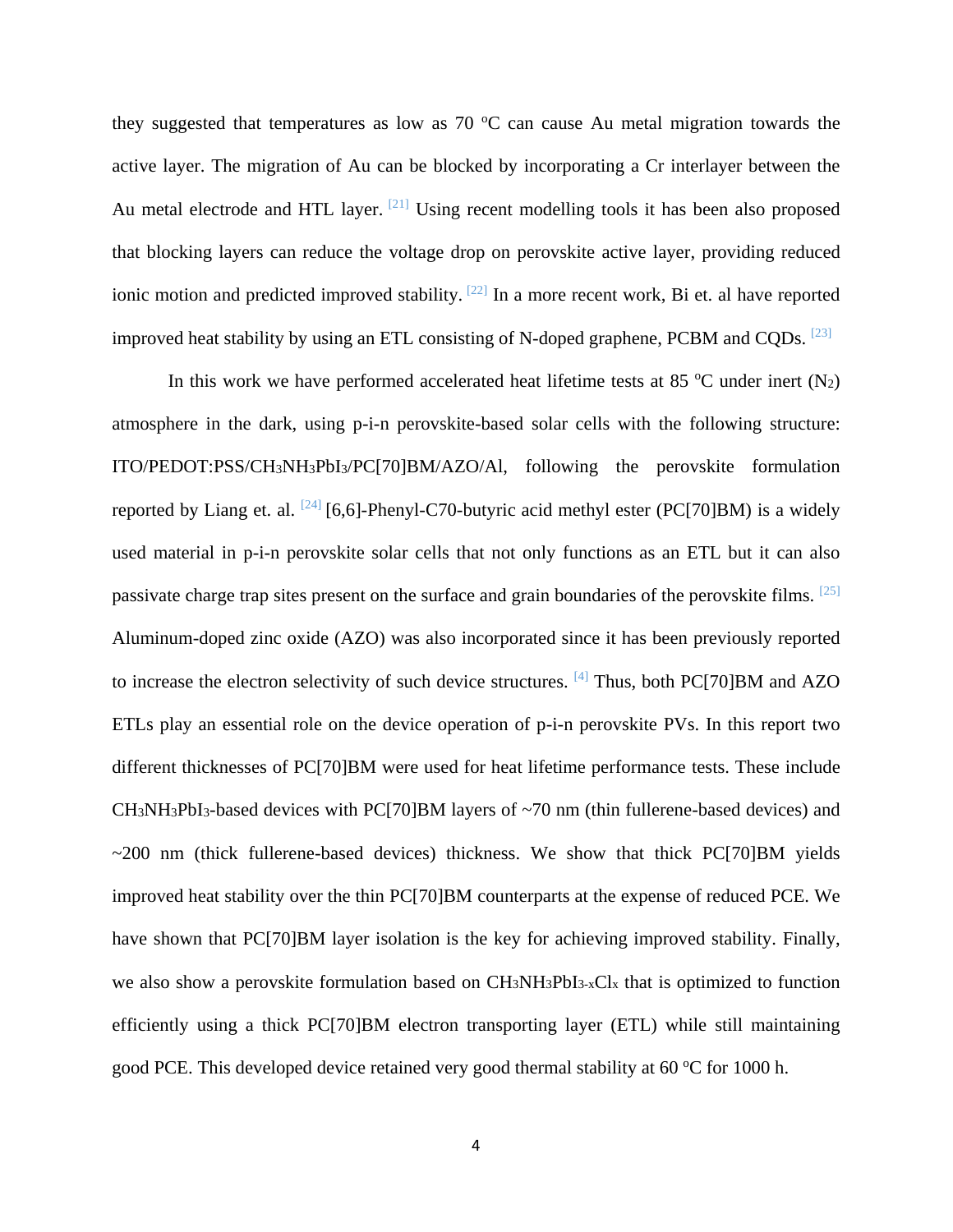#### **2. Results and Discussion**

#### **2.1 CH3NH3PbI3 film characterization**

CH3NH3PbI<sup>3</sup> (MAPbI3) has been previously reported to be mostly intrinsically stable at 85 °C under N<sub>2</sub> atmosphere by Conings et. al.  $[19]$  In order to confirm previous observations, ITO/PEDOT:PSS/CH<sub>3</sub>NH<sub>3</sub>PbI<sub>3</sub> films were annealed at 85 °C on a hotplate inside a N<sub>2</sub> filled glovebox in the dark for 96 hours. The XRD patterns of fresh and thermally annealed films are shown in **Figure 1**. Similar to what has been previously reported in the literature,  $[17]$  the XRD patterns show no traces of PbI<sub>2</sub>, judging by the absence of diffraction peaks at  $12.7^\circ$  and  $38.7^\circ$ . Although there is a peak at  $52.4^{\circ}$  which has been previously attributed to PbI<sub>2</sub> phase, the size of this peak does not change upon thermal treatment. This suggest that CH3NH3PbI3 is, for the most part, intrinsically stable at temperatures to 85  $^{\circ}$ C under N<sub>2</sub>, which is in agreement with previous studies.<sup>[19]</sup> The UV-Vis absorption spectra of fresh and aged perovskite films also remain quite unchanged and are similar to the ones reported by Conings et.al which further points towards the intrinsic stability of the perovskite film. (**Figure S1**)

#### **2.2. Heat stability and characterization of CH3NH3PbI3 based devices**

As it was previously mentioned, we tested two different sets of p-i-n solar cells incorporating different fullerene thicknesses, i.e. PC[70]BM with ~70 nm (thin fullerene-based devices) and PC[70]BM~200 nm (thick fullerene-based devices) film thickness. The devices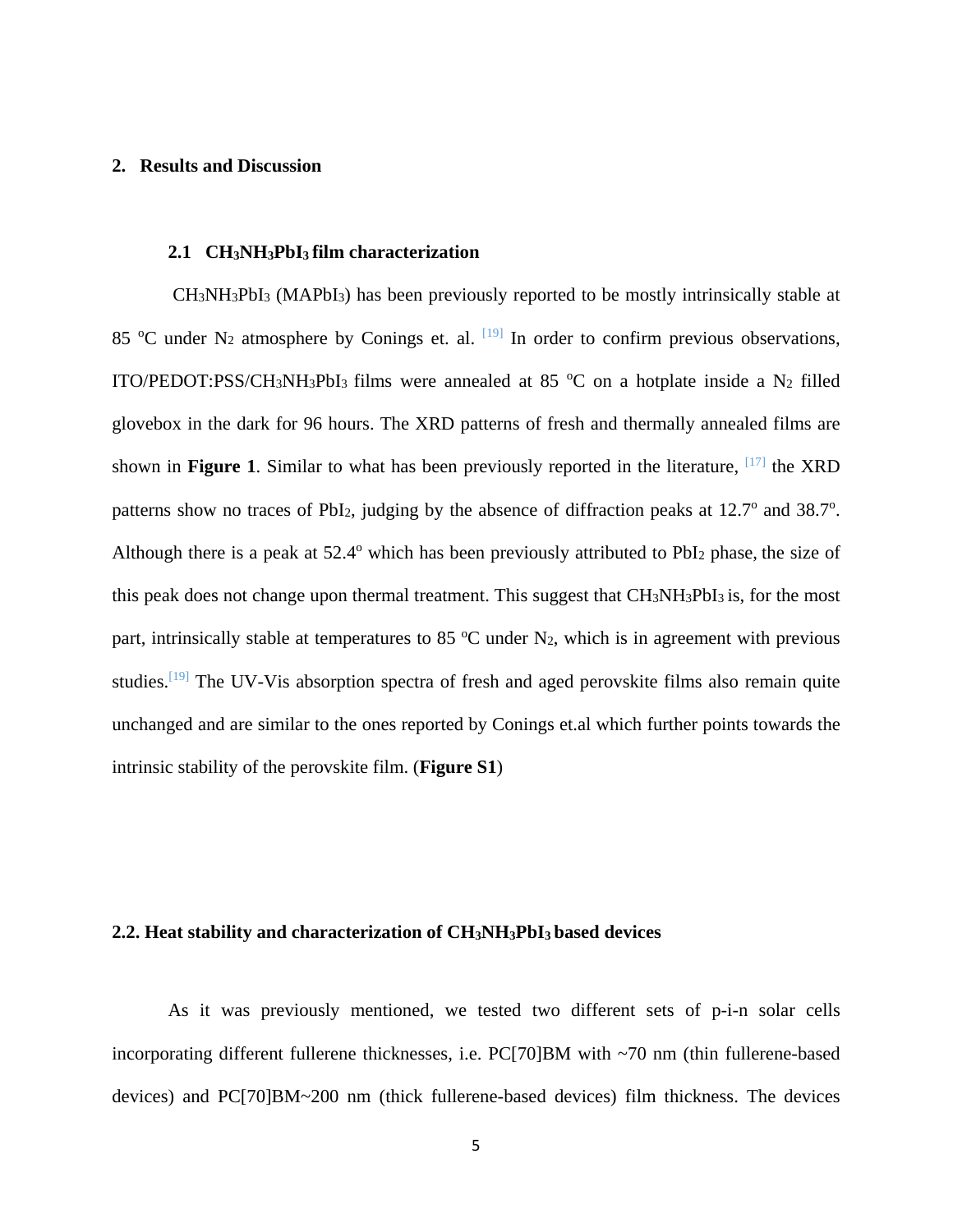were encapsulated using a UV-curable encapsulation epoxy and a small glass slide in order to avoid any possible ingress of moisture and then placed on a hotplate at 85  $^{\circ}$ C in a N<sub>2</sub>-filled glovebox under dark. The devices were taken outside of the glovebox to measure the PV device performance parameters and undergo the characterization process. The devices were then placed back again inside the glovebox to continue the aging process. This procedure was repeated at 24h intervals for up to 168 h. The deterioration of the normalized photovoltaic parameters was monitored over the course of 168 hours at 24-hour intervals for both device sets, and is shown in **Figure 2**.

From Figure 2 it can be seen that there are striking differences between the two sets of devices. The thin-fullerene based device exhibits a very sharp drop to all of their photovoltaic parameters only just after 24 hours of heating. The drop in photovoltaic parameters seems to stabilize at the 72-h mark. However, the device PCE has already dropped well below 20% by that point. On the other hand, thick-fullerene based device retains almost 100% of the PCE even after 168 hours of heating. Although there is a noticeable drop of the Voc at ~80% at the first 24 hours, there is an equally increase in Jsc (115%), and especially FF (140%), for this device. Both the drop in Voc and increase in Jsc and FF are stabilized after 24 hours, allowing the thickfullerene based device to preserve its high PCE (~100 %) even after 168 hours of heating.

Representative devices from each device configuration were chosen for characterization. The representative devices yielded the following photovoltaic parameters: thin-fullerene based device (Voc=0.91 V, Jsc=14.75 mA/cm<sup>2</sup>, FF=79.2 %, PCE=10.64 %), thick-fullerene based device (Voc=0.87 V, Jsc=10.57 mA/cm<sup>2</sup>, FF=40.8 %, PCE=3.75 %). These measurements indicated a considerable decrease in FF when we increase the thickness of PC[70]BM, due to the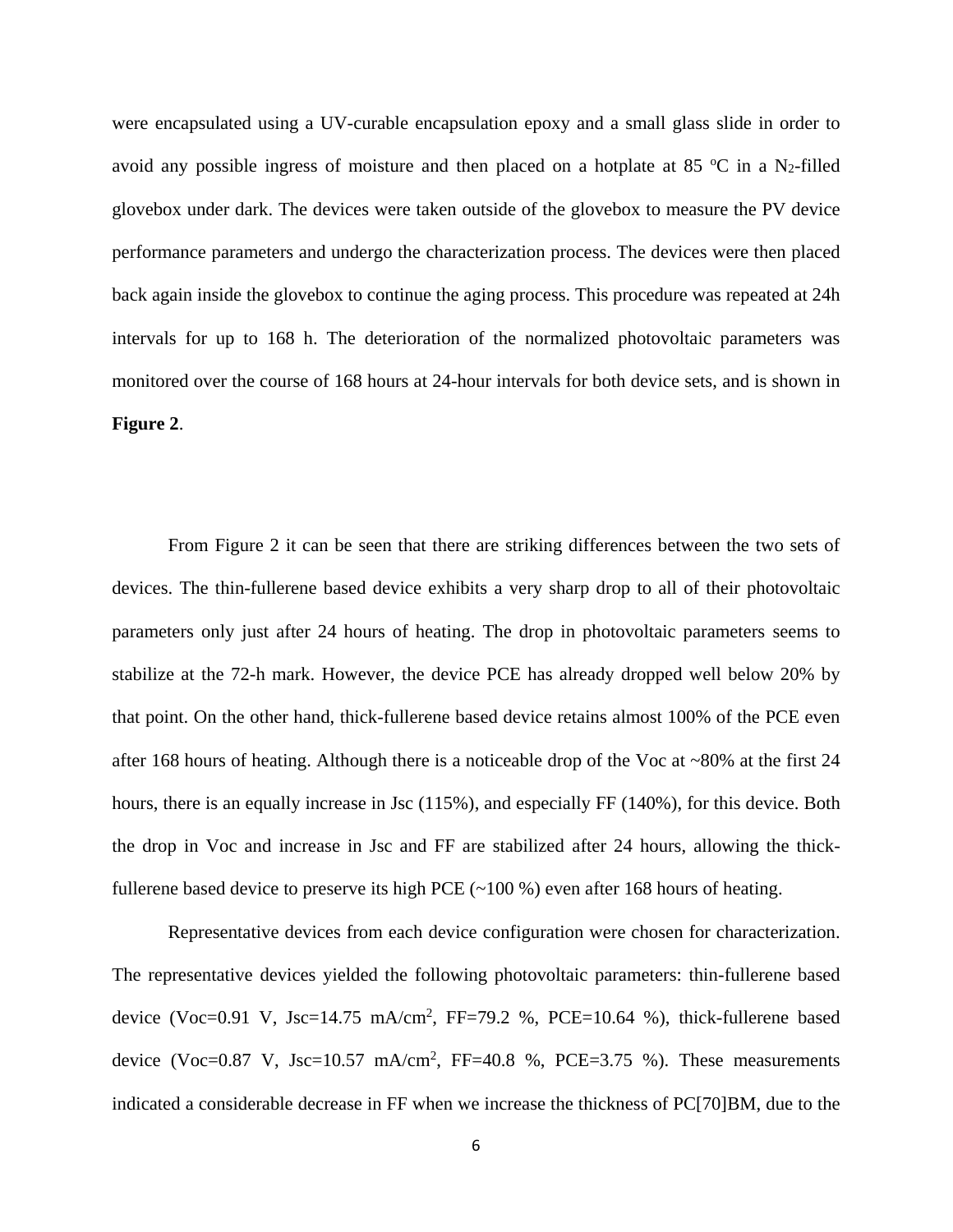limited electrical conductivity of the material.  $[4]$  The purpose of this study was to identify the major degradation pathway of the CH3NH3PbI3 formulation-based devices under accelerated heat conditions and to evaluate the effect of different fullerene thickness on the device lifetime performance. For the above reasons achieving the highest possible PCE for each device set was not within the targets of this experimental plan.

**Figure 3** shows the illuminated J/V characteristic of fresh and aged devices after 96 hours of heating. The 96 hours mark was chosen as the point of degradation where all the characterization studies were performed on the examined samples. The reason for this choice was that at the 96 hours mark the decline of the photovoltaic parameters has been substantially reduced. As it can be seen from Figure 3, the shape of the J/V curve for thin-fullerene based devices is severely distorted after 96 hours of heating, which is consistent with the severe drop on photovoltaic parameters, as evident from Figure 2. Furthermore, significant signs of hysteresis start to appear within the device performance characteristics, which were absent from the fresh devices. Hysteresis in perovskite solar cells has been previously attributed, amongst other phenomena, to non-steady state capacitive currents resulting from electrode polarization.  $[26]$  Thus, the manifestation of hysteresis in the J/V plot could point to electrode degradation in the device, which prevents the efficient extraction of carriers. On the other hand, the thickfullerene based devices don't exhibit any shape deterioration of the J/V plot or any hysteresis behavior after degradation. This correlates well with the stable performance of the thickfullerene based devices, where the initial values of the photovoltaic parameters are mostly retained. Furthermore, the J/V plots of thick-fullerene based devices show an S-shaped profile growth prior to the heating test, which completely disappears after 96 hours of annealing. An S-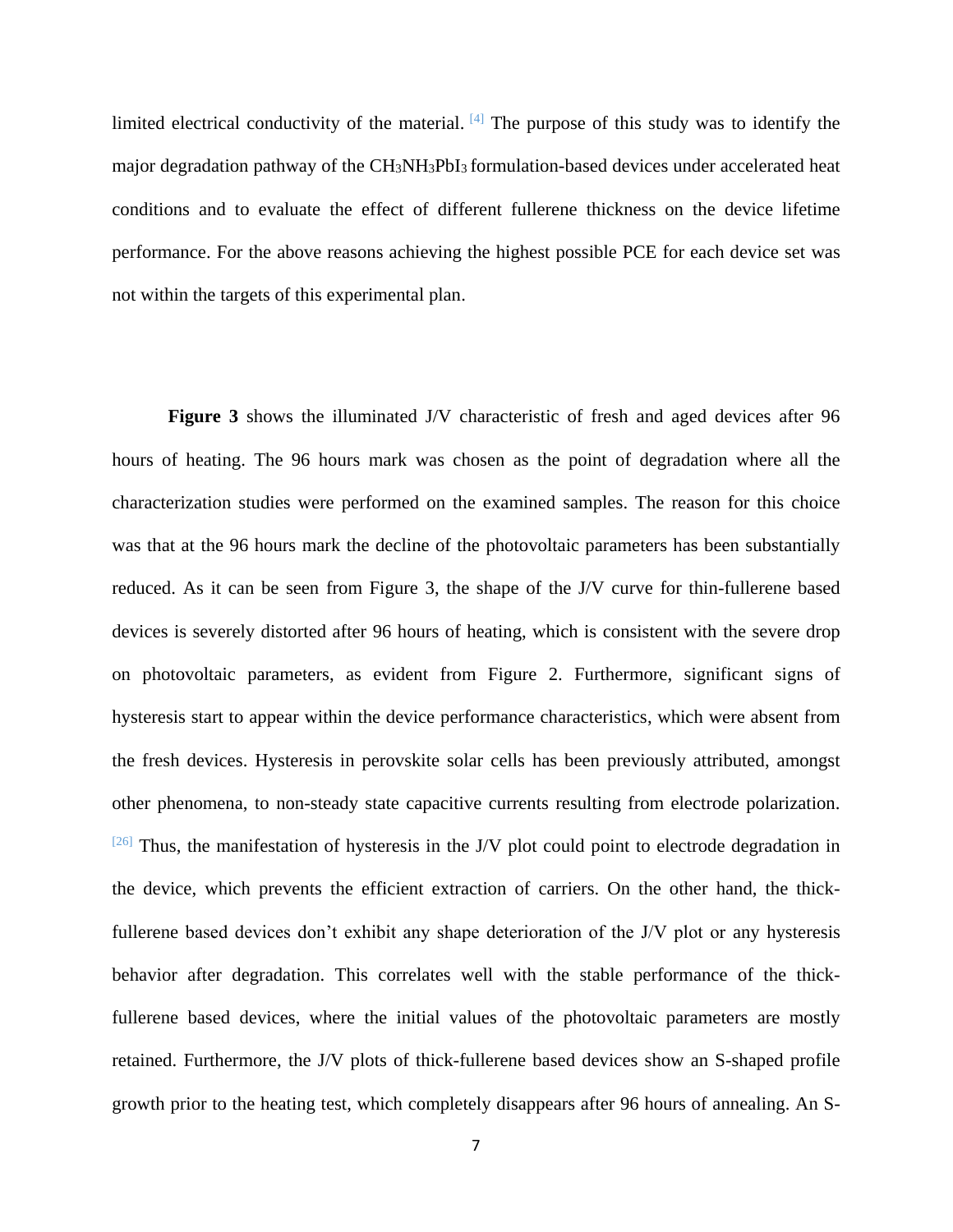shape in the J/V curves has been previously attributed to poor charge extraction, which in our devices can be related with the large thickness of the PC[70]BM layer.  $[27]$  The absence of the Sshape after 96 hours heating could be a result of the light soaking effect from the constant light illumination during the characterization of the devices. It has been previously reported that this phenomenon is a result of the trap-assisted recombination of excitons<sup>[28]</sup>, which can be strengthened due to the increase in trap density in the thick PC[70]BM film. The different Jsc behavior from both the lifetime plots and illuminated JV characteristics was also observed when we performed photocurrent (PCT) measurements (**Figure S2)**. PCT is a very useful technique for degradation studies that has been previously used in organic photovoltaics (OPVs) as well  $^{[29]}$  for the visualization of how the current intensity is distributed inside a device. As it was expected, the device incorporating thin PC[70]BM layer exhibited a severe loss to current intensity, whereas the device with thick PC[70]BM layer retained its current intensity to a good degree.

Complementary to the previous characterization techniques, impedance spectroscopy was also used. Impedance spectroscopy is a very powerful technique that can be used to provide insight on the physical processes occurring inside the device.  $[3]$  The impedance spectroscopy data were analyzed and represented using Nyquist as well as Mott-Schottky plots.

**Figure 4a** shows the standard shape of two frequency responses for perovskite solar cells (a high- and low-frequency feature). The feature at high frequencies has been previously attributing to charge transport resistance (Rtr) of the hole transporting layers (HTLs) and electron transporting layers (ETLs) as well as their interface with the perovskite active layer.<sup>[30, 31]</sup> The low frequency feature has been attributed to the recombination resistance (Rrec) and ionic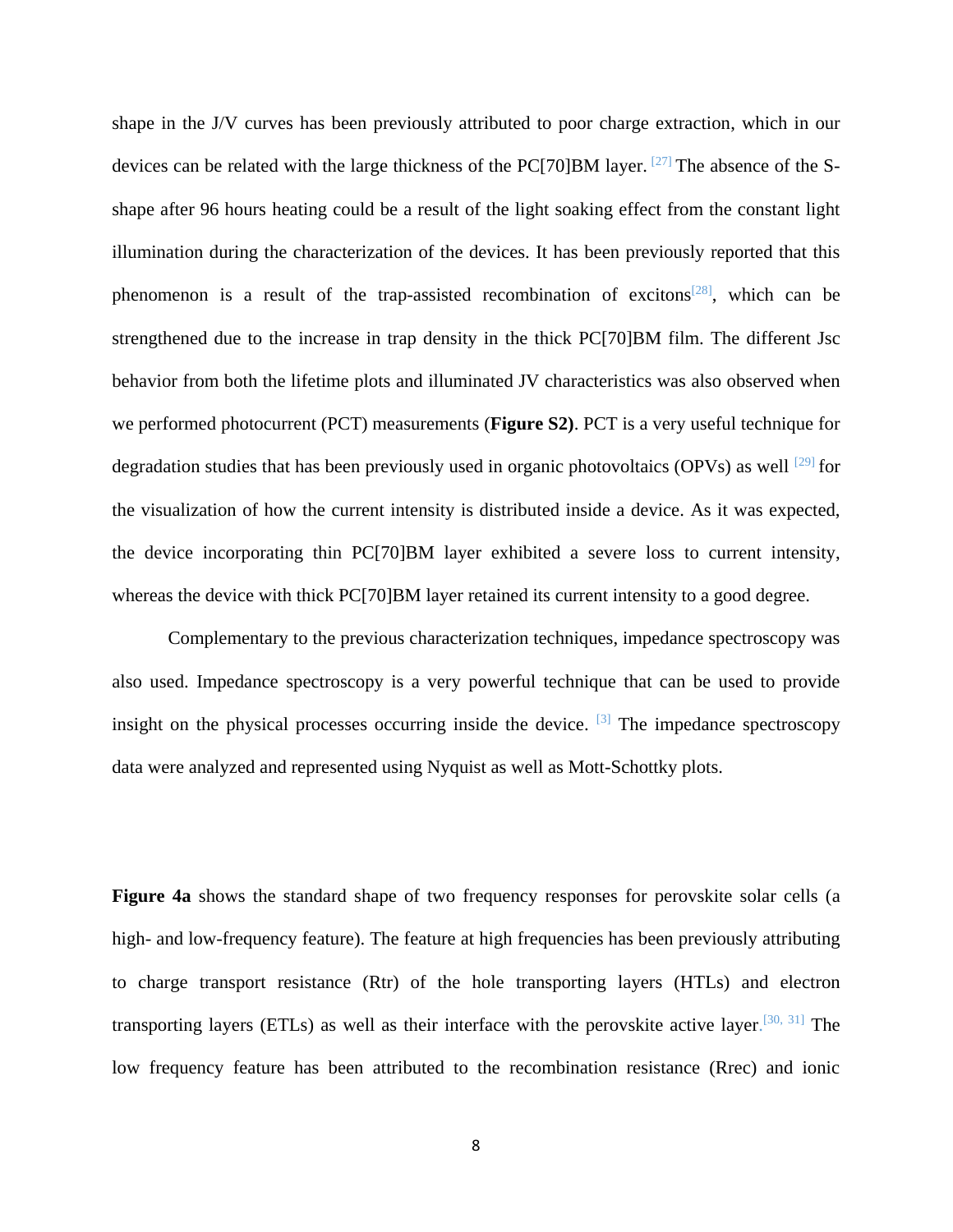diffusion.<sup>[30-32]</sup> From the results in Figure 4a, a significant decrease in Rrec is observed between fresh and aged thin-fullerene based devices as well as an increase in Rtr. The increase to Rtr denotes that the ETL/HTL or their interface with the perovskite has been altered, making carrier movement inside the device more difficult. This in return results to a decrease of Rrec due to more frequent charge recombination events. The combination of increasing Rtr and decreasing Rrec is in good agreement with the decreased FF  $(\sim 40\%)$  noted for thin-fullerene based devices, highlighting the difficulty for carrier extraction. On the other hand, the Rtr for thick-based devices remain relatively unchanged, whereas a slight increase of the Rrec was observed which could be tied with the normalized FF increase.

Mott-Schottky analysis is often used for the differentiation of processes occurring at the active layer with the ones occurring at the interfaces and outer contacts of the device. [33] The capacitive plateau at negative voltages of **Figure 4b** provides information on the dielectric constant, which is an intrinsic property of the bulk material. A decrease in Vbi is observed (point of intersection of the slope with the x-axis) for both thin and thick fullerene-based devices, which denotes that the energy equilibration at the contacts has shifted.  $[33]$  More importantly, Vbi for thin-ETLs based devices has dropped by  $\sim 0.5$  V whereas for thick-fullerene based devices only by ~0.25 V. This is in accordance with the more rapid decrease of normalized Voc for the thin-ETLs based devices compared to the thick-fullerene based devices, where the Voc drop is a lot less apparent and more stable.

#### **2.3. Buffer layer device engineering experimental methods**

In order to try and isolate the effect of heat in each layer of the device, buffer layer engineering methods were used. This is a powerful technique, which was also previously used in organic photovoltaics (OPVs)  $[29]$  allowing us to study the effect of the PV parameters in a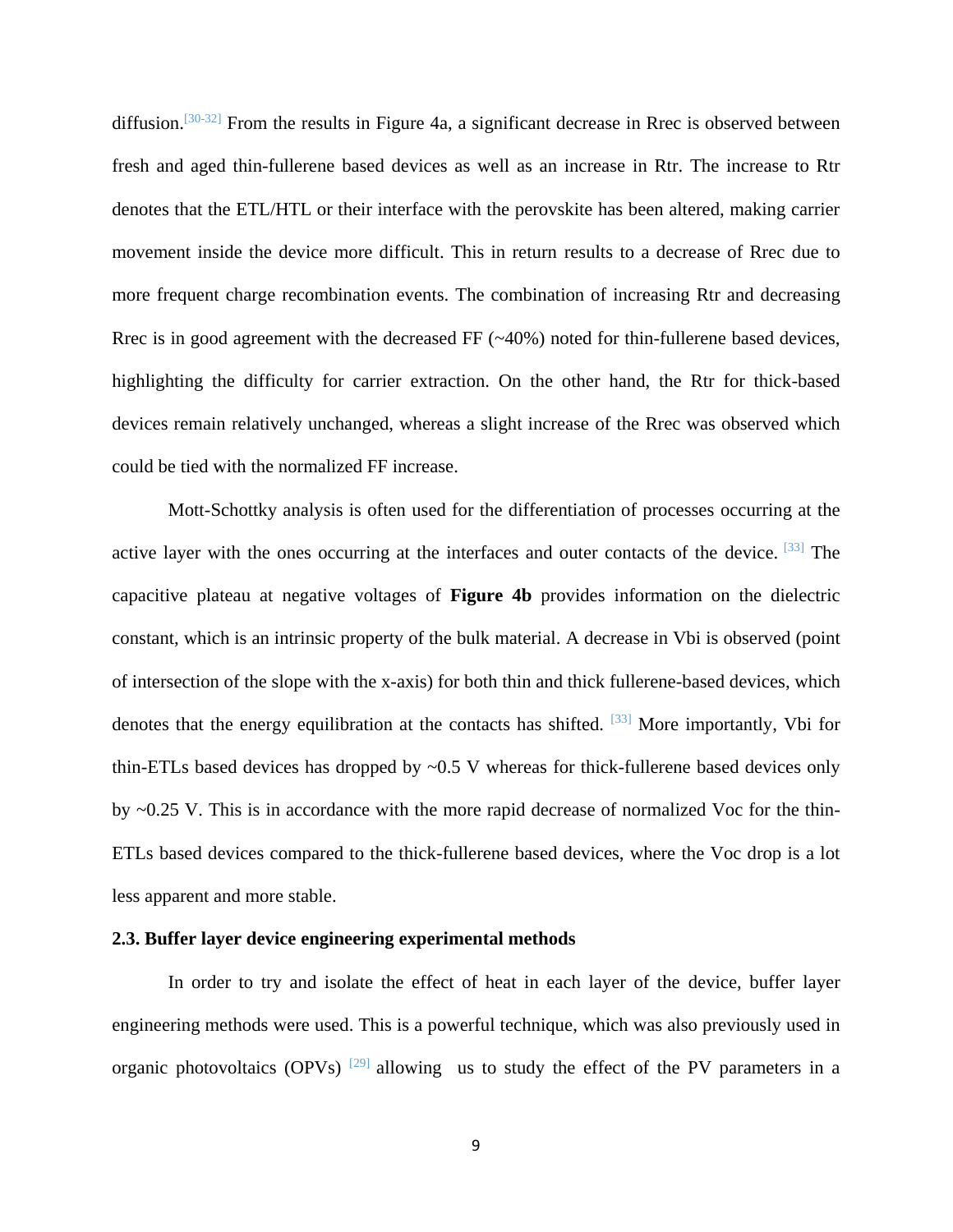fabricated device using aged films at 85oC for 96 hours, similar to the conditions used for device characterization. To achieve our goal, semi-finished device structures were initially fabricated using aged ITO/PEDOT:PSS/CH<sub>3</sub>NH<sub>3</sub>PbI<sub>3</sub> and aged ITO/PEDOT:PSS/CH<sub>3</sub>NH<sub>3</sub>PbI<sub>3</sub>/PC[70]BM/AZO device structures at 85°C for 96 hours. The photovoltaic parameters of the aged device structures completed with fresh PC[70]BM/AZO/Al and Al respectively were compared with the values of fresh (not-degraded) reference devices. The results are shown in **Table 1.**

From Table 1 aged device structures (ITO/PEDOT:PSS/CH3NH3PbI<sup>3</sup> and aged ITO/PEDOT:PSS/CH<sub>3</sub>NH<sub>3</sub>PbI<sub>3</sub>/PC[70]BM/AZO at 85  $^{\circ}$ C for 96 hours with fresh PC[70]BM/AZO/Al and fresh Al retain their photovoltaic performance with minor losses compared to the fresh reference devices. This further highlights the intrinsic stability of MAPbI<sup>3</sup> and the important role that the top electrode interaction with the perovskite active layer plays for the stability of the device. If we compare the device structures which were fabricated using aged MAPbI<sup>3</sup> with the aged devices of FIG. 3, aging the MAPbI<sup>3</sup> doesn't play a significant role to the degradation of the device since at 96 hours the PCE drops below  $\sim$ 20% of its initial value, whereas the device structures (with aged active layer and fresh PC[70]BM/AZO/Al) retained most of their initial PCE value. A similar behavior is observed when fresh Al was evaporated within an aged ITO/PEDOT:PSS/CH3NH3PbI3/PC[70]BM/AZO device structure. The resulting devices, like before, exhibit a very similar behavior comparable to our non-degraded fresh reference devices. From the above experimental buffer layer device engineering observations, we conclude that the devices degrade only upon the incorporation of Al during the thermal aging test and therefore the interaction of the perovskite active layer with the top metal electrode is the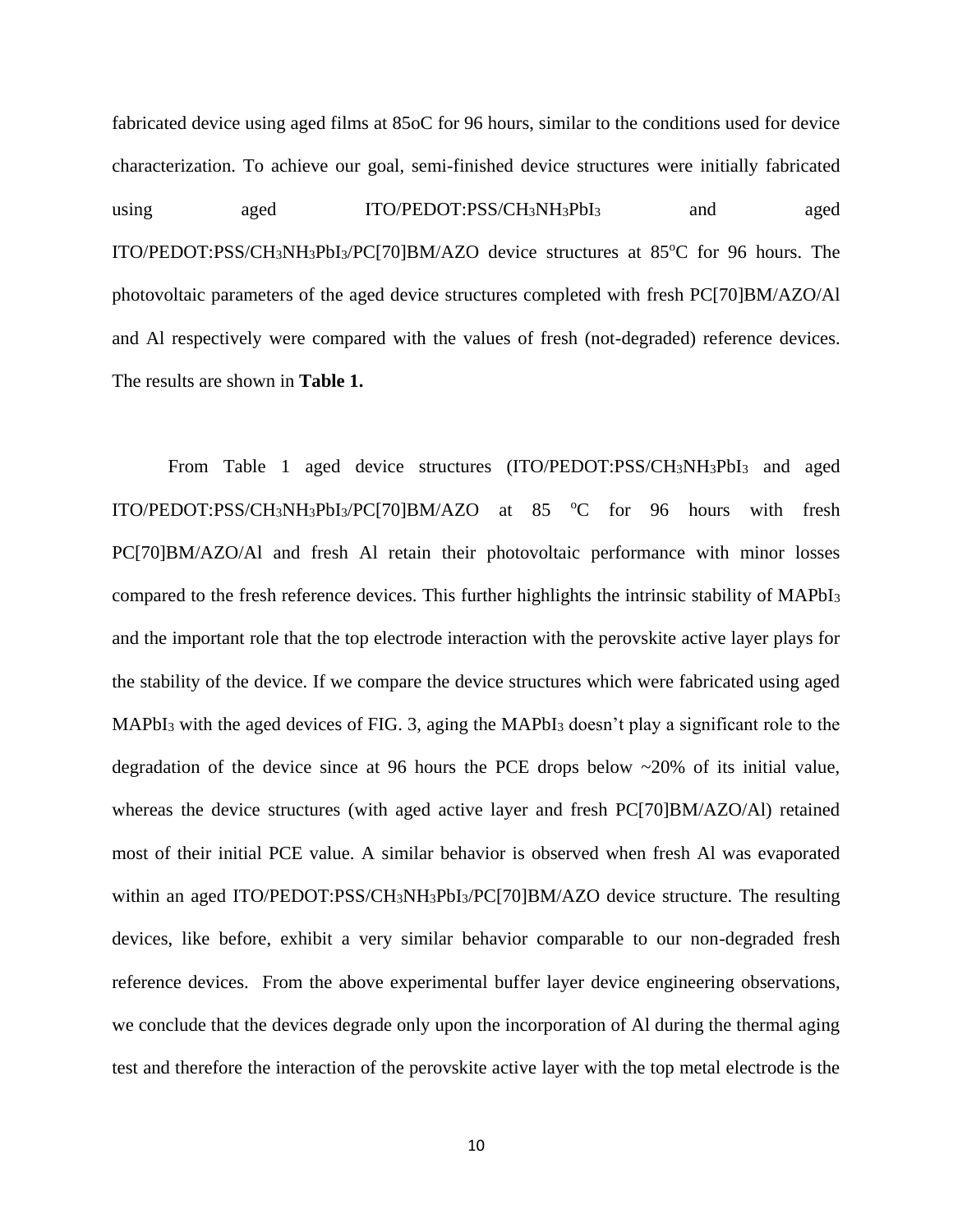major degradation pathway for this type of device, whereas the perovskite itself or its interaction with any subsequent interlayers plays no significant role in the heat stability of the devices.

Two possible mechanisms are proposed that could be related to the degradation of the devices: i) migration of halide ions to the Al metal and ii) migration of Al atoms to the MAPbI3. Both these mechanisms were also observed by Fang et. al where migration of I towards the Ag electrode as well as migration of Ag atoms into the MAPbI<sub>3</sub> manifested under ambient humidity and light soaking for 200h.  $[15]$  In particular, diffusion of I is common in such devices due to the small activation energy (~0.1 eV) <sup>[34]</sup> and high concentration gradient ( $10^{26}$  cm<sup>-4</sup>) which is further accelerated at higher temperatures.  $[23]$  Diffusion of I<sup>-</sup> is often facilitated by the decomposition of the perovskite layer. During decomposition of the perovskite layer to lead iodide (PbI2), methyl ammonium (MA) and hydrogen iodide (HI), MA and HI can escape the surface of the perovskite leaving behind iodide vacancies which promote the diffusion of  $I<sup>-</sup>[23]$ . Metal ions have also been reported to migrate towards the perovskite under accelerated heat conditions. Domanski et. al have recently reported that upon heating at 70  $^{\circ}C$ , Au atoms can travel through spiro-MeOTAD HTL and migrate towards the perovskite layer, remarkably affecting the device performance. <sup>[20]</sup> The direct contact of the perovskite layer with metal electrodes like Ag has also been previously reported to be very damaging for the device performance even at ambient conditions  $[23, 35]$  due to the chemical interaction between the two materials. Therefore the isolation of these two layers is of utmost importance. Al and other commonly used electrode metals (Au, Ag and Ca) have been previously reported to penetrate into fullerene layers even in the process of evaporation. This increases the probability of such metal and the perovskite layer to come in direct contact with each other chemically reacting.<sup>[35, 36]</sup> This chemical reaction between the metal electrodes and perovskite leads to a change to the perovskite film color from dark brown to yellow due to the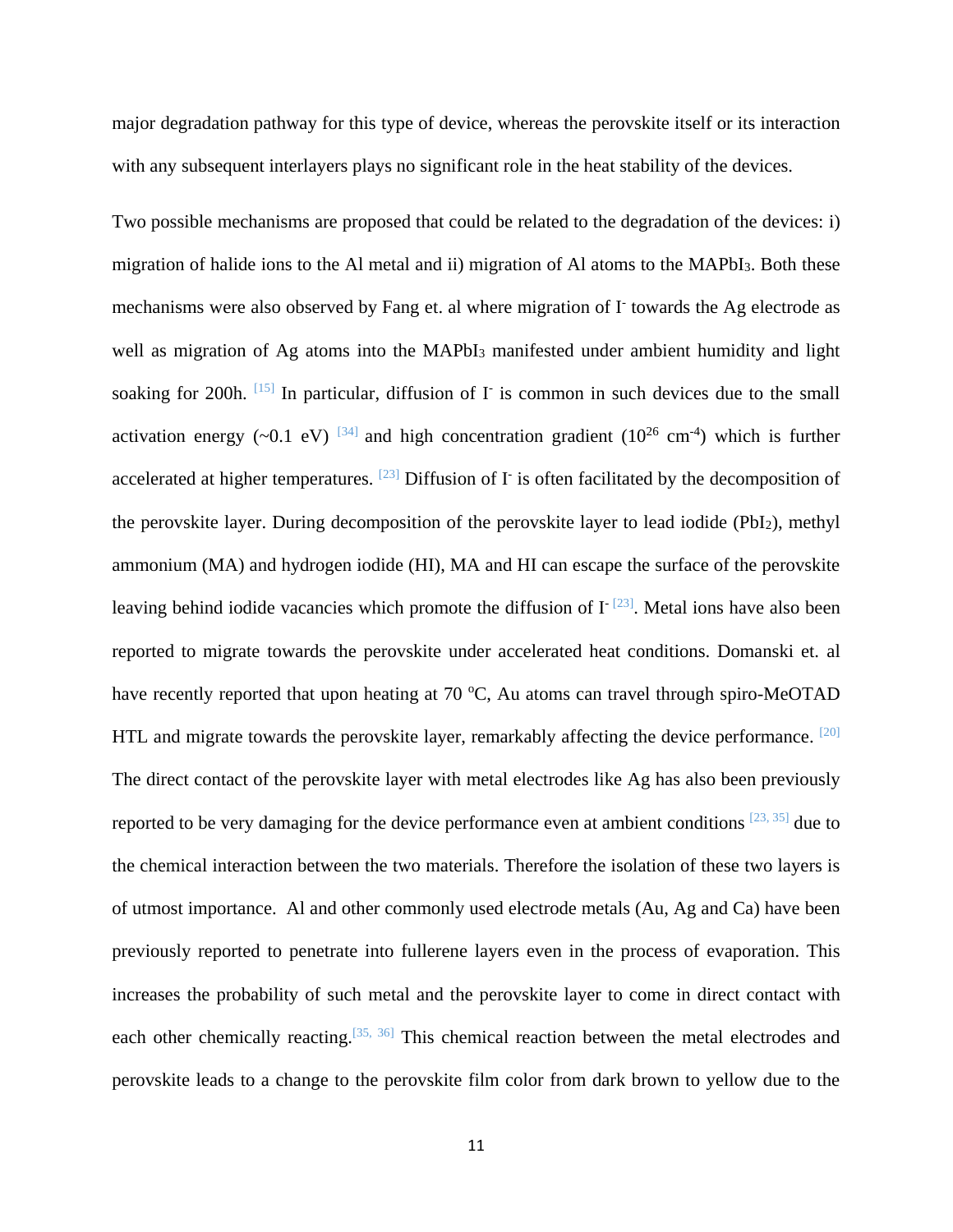decomposition to PbI2. [23] **Figure 5** shows devices presented within this paper: a) bottom side of fresh device stack, b) bottom side of thermally aged device stack of thin-PC[70]BM based devices, c) bottom side of thermally aged devices stack of thick-PC[70]BM based devices, d) the top side of fresh device stack, e) top side of thermally aged device stack of thin-PC[70]BM based devices, f) top side of thermally aged devices stack of thick-PC[70]BM based devices .

From Figure 5b we can see that the perovskite film in thin-PC[70]BM based devices exhibited a color change from dark brown to yellow upon thermally aging the whole device stack at  $85^{\circ}$ C and  $N_2$  similar to previously reported observations. <sup>[23]</sup>. In the contrary the perovskite retains its color at a respectable degree for devices incorporating thick PC[70]BM (Figure 5c). Furthermore metallic-like spots start to appear in the thin-PC[70]BM based devices located at the bottom side of the device which were absent from both the fresh and thick-PC[70]BM based devices. The top side of the thin PC[70]BM device also shows some change in the color of Al electrode where it became less shiny and more white (Figure 5e). This is an indication of Al corrosion due to diffusion of I<sup>-</sup> as previously reported.<sup>[23]</sup> Both the fresh (Figure 5d) and aged thick-fullerene based devices (Figure 5f) don't show any apparent change in the Al electrode.

Recently reported time of flight secondary ion mass spectroscopy (ToF-SIMS) measurements have shown metal diffusion of air stable metal such as Au in a Cs containing FA<sub>0.83</sub>MA<sub>0.17</sub>Pb(I<sub>0.83</sub>Br<sub>0.17</sub>)<sub>3</sub> formulation while in contrast, the ToF-SIMS profile of I<sup>-</sup> remained relatively unchanged between fresh and thermally aged devices, pointing to the limited I<sup>-</sup> migration towards subsequent electrodes  $[21]$ . As already mentioned above, degradation due to diffusion of I is often a result of the intrinsic decomposition of the perovskite layer and introduction of iodine vacancies in the process. The decomposition of the perovskite layer is, for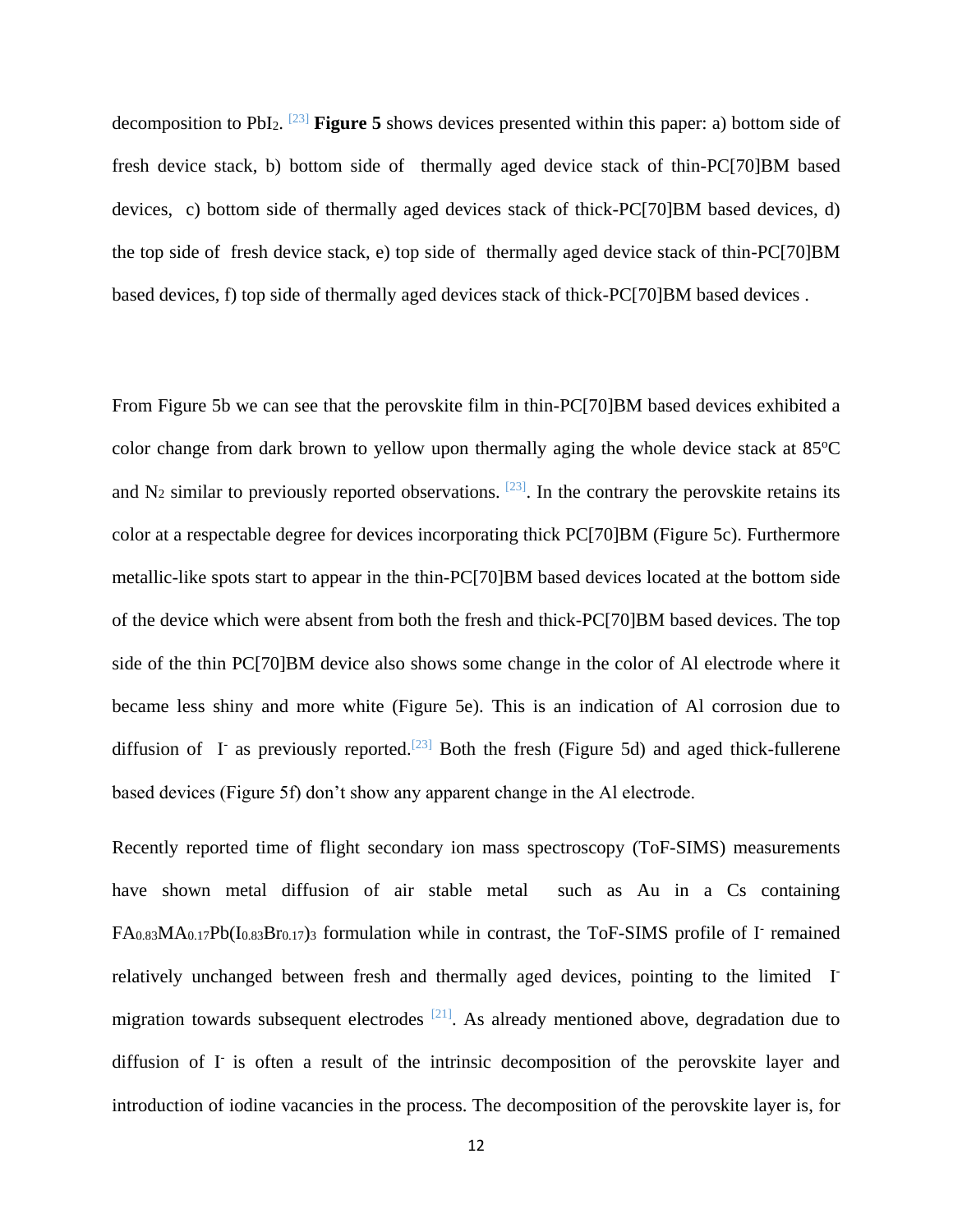the most part, detectable in the process of characterization via XRD (from the introduction of PbI<sub>2</sub> peaks)  $[19, 37]$  and reduction of the absorption spectra,  $[19, 23]$  which neither was observed in our case. It is interesting to note that even though Bi et. al have reported a reduction in the absorption spectra even at 15 hours of aging when FTO/NiMgLiO/CH3NH3PbI3 was heated at 100  $^{\circ}$ C,  $^{[23]}$  we observed a different behavior. In our case the absorption spectra remained unchanged at 96 h of aging at 85 $^{\circ}$ C and N<sub>2</sub>, similar to what Conings et. al have reported  $^{[19]}$ . Some key differences are noteworthy in our case. We have aged films with a different hole transporting layer (which has been shown to affect the perovskite crystallization process in p-i-n structures) <sup>[31]</sup> with the structure ITO/PEDOT:PSS/CH<sub>3</sub>NH<sub>3</sub>PbI<sub>3</sub> as well as a different aging temperature of 85 $^{\circ}$ C. In summary, due to the apparent intrinsic stability of CH<sub>3</sub>NH<sub>3</sub>PbI<sub>3</sub> evident from the unchanged XRD and absorption spectra, properly functional devices obtained using buffer layer engineering and aged half device stacks (ITO/PEDOT:PSS/CH3NH3PbI3, ITO/PEDOT:PSS/CH3NH3PbI3/PC[70]BM/AZO), the change of the perovskite film from dark brown to yellow upon annealing with the Al electrode and the experimental evidence reported in the literature highlighting the correlation between intrinsic perovskite decomposition and I- diffusion <sup>[37]</sup> via iodine vacancies,<sup>[23]</sup> we believe that diffusion of Al into the perovskite layer is the most likely initial cause of degradation in this particular study, similar to what has been previously observed using other common metal electrodes.<sup>[21,23,35,36]</sup>. Upon perovskite decomposition iodide vacancies can be introduced as reported in the literature  $[23]$  promoting I- diffusion and thus the iodide diffusion mechanism can further contribute towards the degradation of the device which is observable by the Al color change in aged thin-PC[70]BM based devices shown in Figure 5e. Thus, the reported experimental observations suggest that both degradation mechanisms coexist upon thermal aging of devices. The above observations are in agreement with recent literature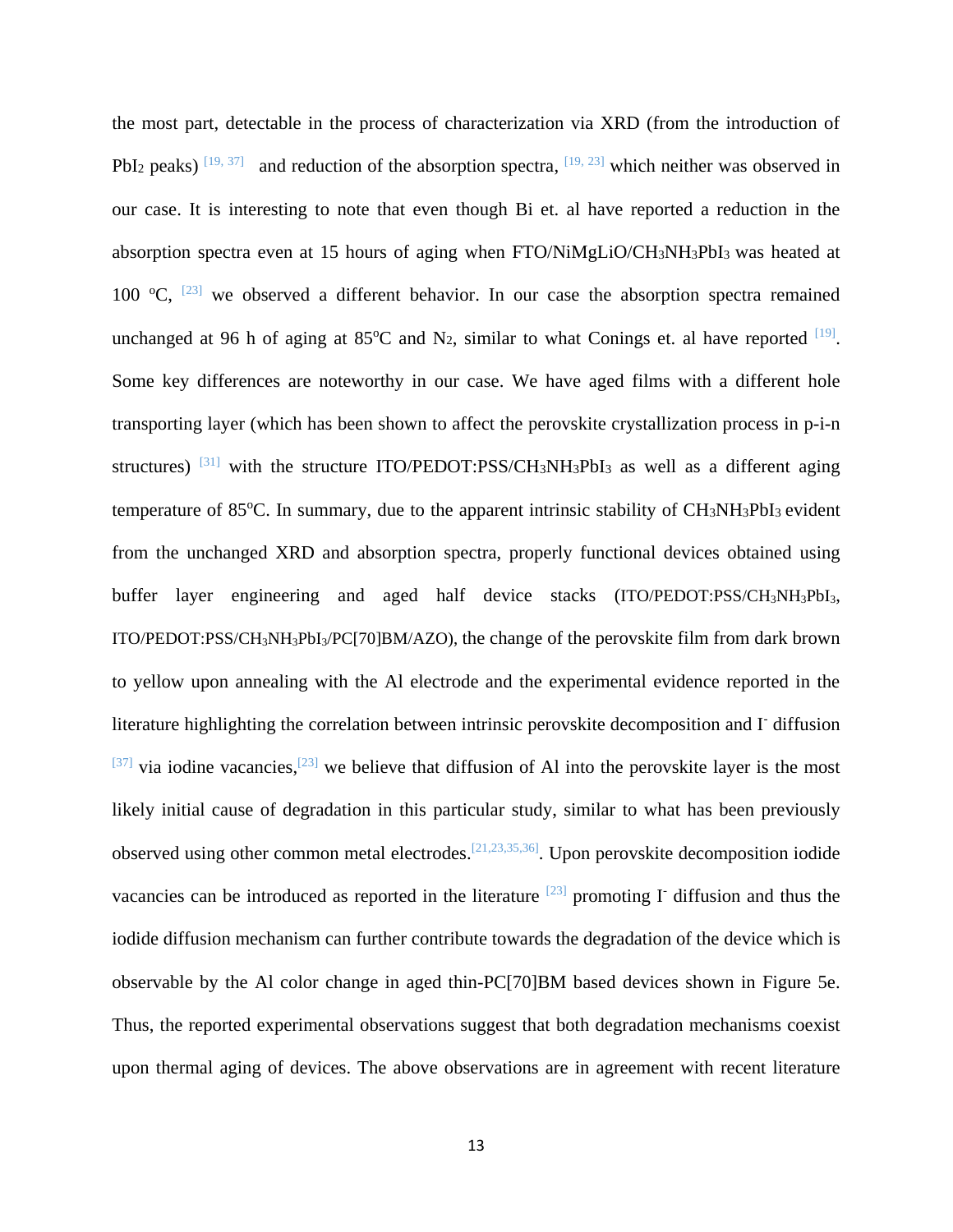$[23]$ . We have shown in this paper that thick fullerene-based buffer layers can be used to block diffusion and improve the thermal stability of inverted perovskite PVs.

#### **2.4. Reducing the efficiency-stability gap of perovskite photovoltaics**

Using a 200 nm thick PC[70]BM ETL we were able to isolate the CH3NH3PbI3 active layer from the metal electrode, a procedure that effectively improves the lifetime performance of device upon heating at 85  $\degree$ C from 24 hours to over 168 hours. This improved stability however is attained at the cost of strong PCE reduction due to the thick PC[70]BM fullerene-based buffer layer used for the isolation of the perovskite active layer from the top metal electrode. Furthermore, despite the positive effects of the toluene CH3NH3PbI<sub>3</sub> washing step in efficiency this processing step can introduce some reliability issues on the reproducibility of the device performance. To reduce the efficiency–stability–reliability gap of perovskite photovoltaics, we have tested the behavior of the proposed diffusion blocking layer to devices that are optimized to work effectively with thick PC[70]BM. These devices were based on a highly reliable perovskite formulation of  $CH_3NH_3PbI_{3-x}Cl_x$ . Typically, devices based on  $CH_3NH_3PbI_{3-x}Cl_x$  produce perovskite films with high roughness (Rms~12.45 nm) compared to the previously used  $CH<sub>3</sub>NH<sub>3</sub>PbI<sub>3</sub>$  formulation that produces films with relatively low roughness (Rms~4.21 nm), as shown in the AFM height images in **Figure S3.** The thicker PC[70]BM is therefore necessary to ensure uniform coverage of the rough perovskite films and to improved device reliability.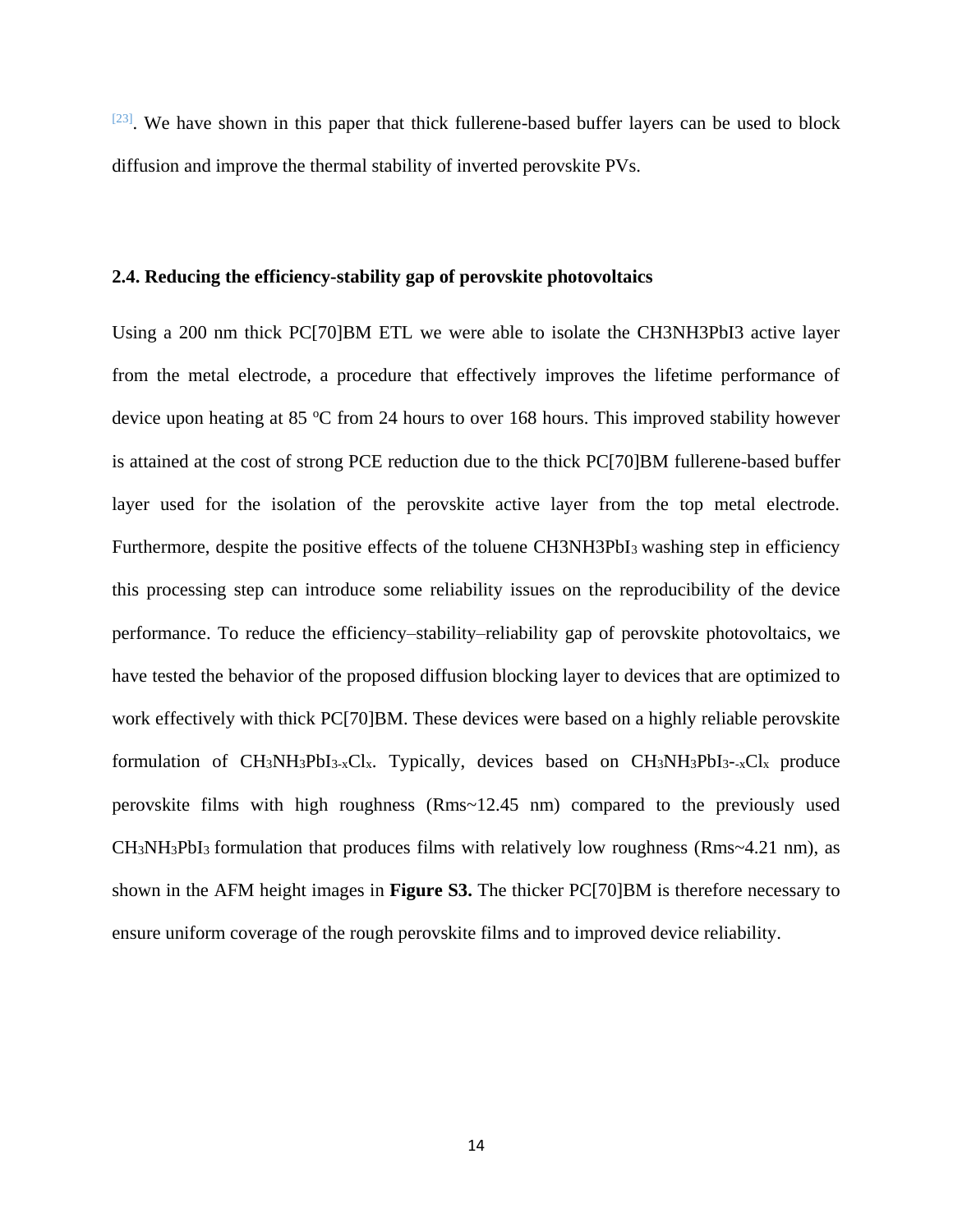Using  $CH_3NH_3PbI_3$ - $Cl_x$  and thick (200 nm) diffusion based PC70BM blocking layer we have managed to achieve devices with Voc=0.88 V, Jsc=12.99 mA/cm<sup>2</sup>, FF=62.3 %, PCE=7.11 % (average) and a champion device with Voc=0.90 V, Jsc=15.79 mA/cm<sup>2</sup>, FF= 66.8 % and PCE= 9.48 % (**Figure S4**). The heat stability of these devices was also tested and compared with the efficient CH3NH3PbI3 based devices using optimized for efficiency thin (70 nm) fullerene electron transporting layer (ETL). The lifetime profile of the normalized PV parameters is shown in **Figure 6.** It is observed that the devices which are based on  $CH_3NH_3PbI_3$ - $xCl_x$  s with thick PC[70]BM show impressive heat stability for up to 1000h. It has been reported that  $CH_3NH_3PbI_{3-x}Cl_x$  exhibits better intrinsic stability over other perovskite formulations such as  $CH_3NH_3PbCl_3$  and  $CH_3NH_3PbI_3$   $[38]$  it is important to note that based on the experimental conditions used within this paper we haven't observed any major intrinsic degradation of the CH3NH3PbI3 from the XRD and UV-Vis. Furthermore, we have shown using buffer layer device engineering experimental methods (please see section 2.3) that using thermally aged CH3NH3PbI3 and fresh top electrode yields almost no change to the efficiency parameters of the device compared to a fresh-reference device. Therefore, we believe that the improved stability of the CH3NH3PbI3-xClx based devices tested is mainly due to the incorporation of the thick PC[70]BM buffer layer that can be used to eliminate top electrode thermally activated degradation mechanisms of inverted perovskite photovoltaics.

#### **3. Conclusion**

To conclude we have proposed that the interaction of the Al metal electrode with the perovskite active layer through diffusion mechanisms is the main thermal degradation mechanism for inverted perovskite solar cell. Using a 200 nm thick PC[70]BM ETL we were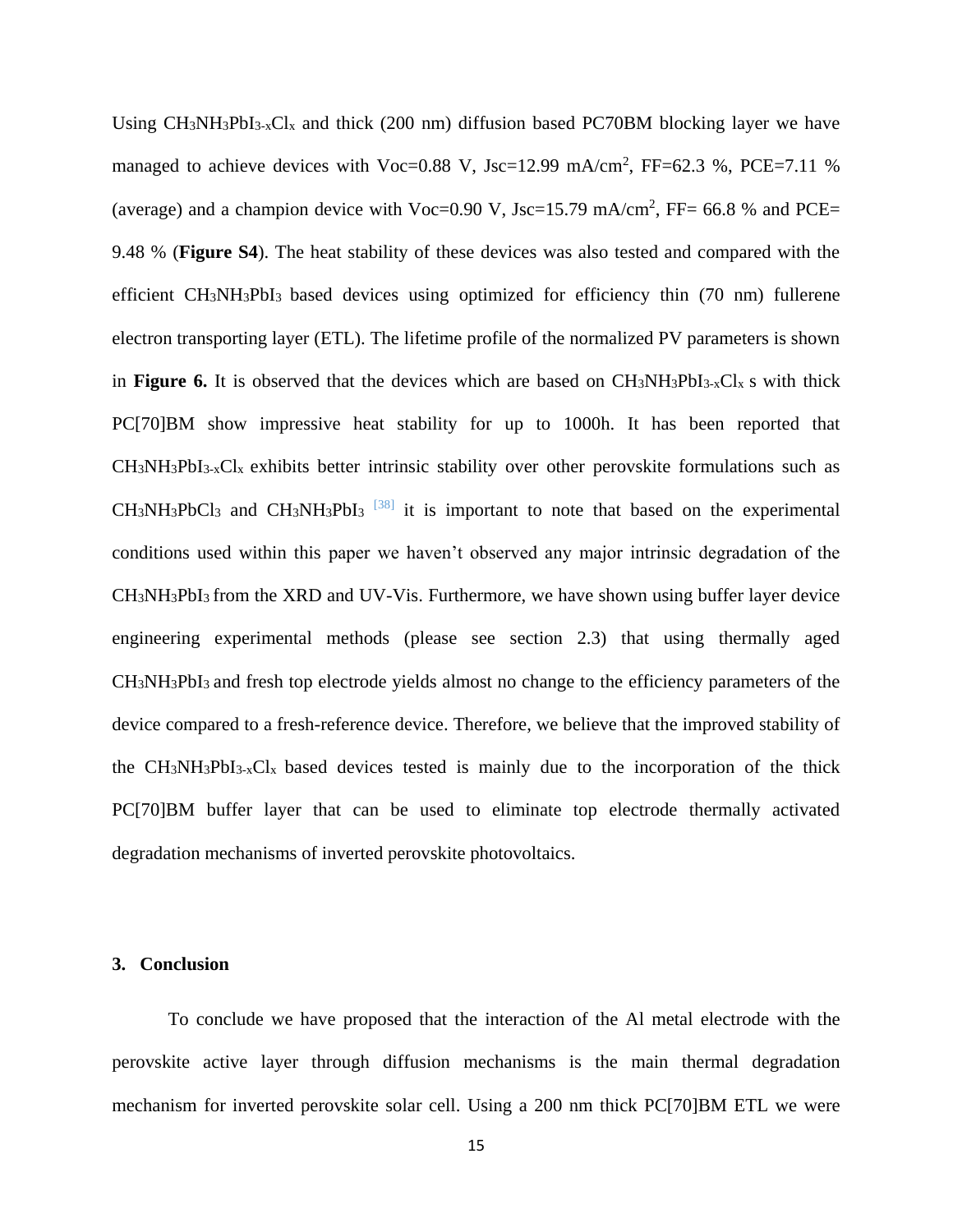able to isolate the CH3NH3PbI<sup>3</sup> active layer from the metal electrode, a procedure that effectively improves the lifetime device performance upon accelerating lifetime heating at 85  $\degree$ C from 24 hours to over 168 hours. This improved stability however is attained at the cost of reduced PCE due to the thick PC[70]BM fullerene buffer layer used for the isolation of the CH3NH3PbI<sup>3</sup> active layer from the top Al metal electrode. To reduce the efficiency–stability gap of perovskite photovoltaics, we have tested the proposed diffusion blocking layer to highly reliable CH3NH3PbI3-xClx based devices that are optimized to work effectively with thick PC[70]BM. We have presented a hysteresis free  $CH_3NH_3PbI_3$ - $xCl_x$  inverted perovskite PVs with thick PC[70]BM diffusion blocking layer that exhibit PCE in the range of 10 % and thermal stability for over 1000 hours at 60  $\degree$ C.

#### **4. Experimental section**

*CH3NH3PbI3-xClx based device fabrication:* The commercial I201 perovskite precursor ink (Nitrogen Processing) by Ossila Ltd. was used. The precursor was heated at  $70^{\circ}$ C inside a N<sub>2</sub> glovebox for 2h and then left to cool down to room temperature ITO-patterned glass substrates (sheet resistance  $4\Omega$ /sq) were cleaned using an ultrasonic bath for 10m in acetone followed by 10m in isopropanol. The PEDOT: PSS films were prepared using the Al4083 solution from Heraeus. PEDOT: PSS was filtered using 0.22 μm PVDF filters before coating. The PEDOT: PSS films were coated using spin coating at  $6000$  rpm for 30s followed by annealing at 150  $^{\circ}$ C for 10m. The perovskite films were prepared inside a  $N_2$  glovebox using spin coating at 4000 rpm for 30s followed by annealing at 80 $^{\circ}$ C for 2h. PC[70]BM (50 mg/ml) was then coated using spin coating at 1000 rpm for 30s. The AZO solution used was a commercial solution (N-20X) from Avantama Ltd. AZO films were coated using spin coating at 1000 rpm for 30s. The Al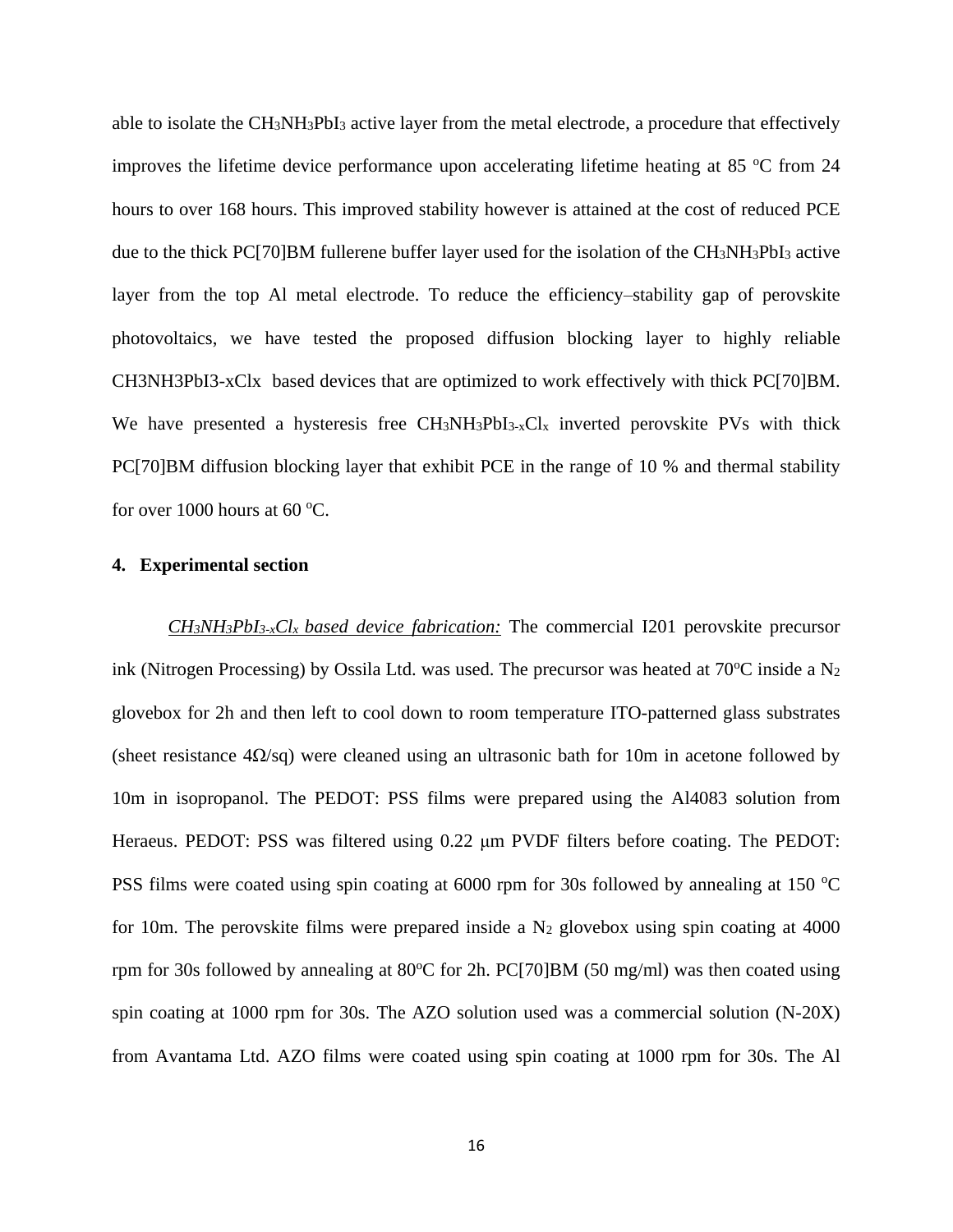metal was finally thermally evaporated achieving a thickness of 100nm. The devices were then encapsulated using a small glass slide and a UV-curable encapsulation epoxy form Ossila Ltd.

*CH3NH3PbI3 based device fabrication:* The perovskite solution was prepared using a mixture (1:1 M) of PbI<sup>2</sup> from Alfa Aesar and methylammonium iodide (MAI) form GreatCell Solar. The mixture was dissolved in a mixed solvent (7:3) of  $\gamma$ -butyrolactone and dimethyl sulfoxide (DMSO). The solution was stirred at  $60\text{ °C}$  for 1h. The preparation of PEDOT: PSS films is identical to the procedure followed for the fabrication of CH3NH3PbI3-xClx based devices. The perovskite solution was left to cool at room temperature inside the glovebox followed by filtering using a 0.22μm PVDF filter. The perovskite films were coated using a 3 step spin coating process:  $1<sup>st</sup>$  step 500 rpm for 5s,  $2<sup>nd</sup>$  step 1000 rpm for 45 s and  $3<sup>rd</sup>$  step 5000 rpm for 45 s. During the  $3<sup>rd</sup>$  step, after the first 20s of the duration of the step, 0.5 ml Toluene is dropped onto the spinning substrate to achieve rapid crystallization of the films. The resulting perovskite films are annealed at 100  $\degree$ C for 10m. The PC[70]BM film was coated using a solution of 20 mg/ml and 50mg/ml to achieve fullerene thickness of 70 nm and 200 nm respectively at 1000 rpm for 30s. The AZO and Al coating was identical to the  $CH_3NH_3PbI_{3-x}Cl_x$ based formulation.

*Characterization techniques:* The thickness of the fullerene layers was measured using a Veeco Dektak 150 profilometer. XRD measurements were performed using PANalaytical X's pert pro MPD power diffractometer (40kV, 40 mA) using Cu Kα radiation (λ=1.5418 Å). Optical measurements for the absorption spectra were performed with a Schimadzu UV-2700 UV-Vis spectrophotometer. The AFM measurements were performed using Easy Scan-2 Nanosurf in tapping mode (phase contrast mode) and the roughness was extracted using the Gwydion software. The current density-voltage (J/V) characteristics were characterized with a Botest LIV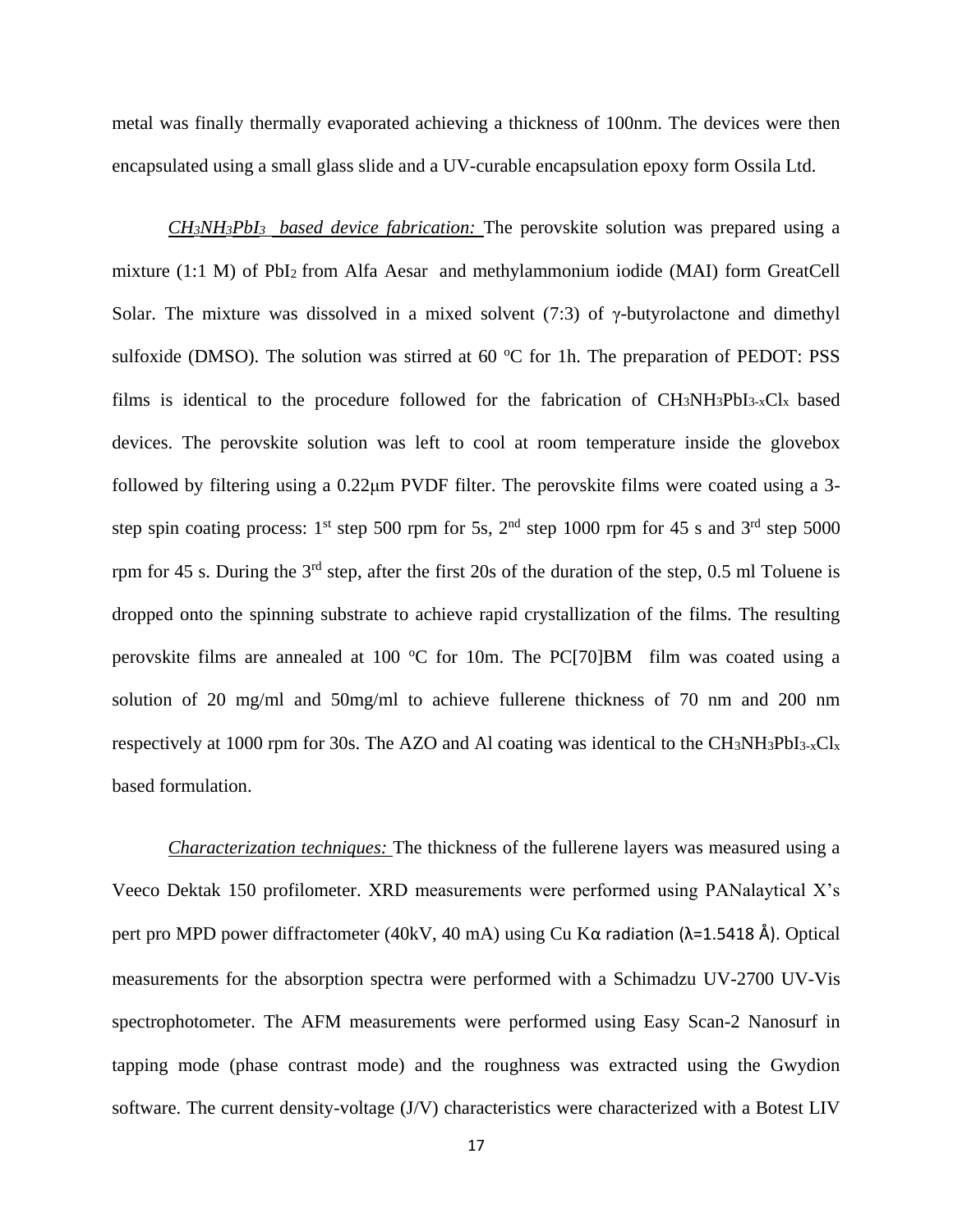Functionality Test System. Both forward and reverse scan directions were measured with 10mV voltage steps and a time step of 40 ms. For illumination, a calibrated Newport Solar simulator equipped with a Xe lamp was used, providing an AM1.5G spectrum at  $100 \text{mW/cm}^2$  as measured by a certified oriel 91150V calibration cell. A custom-made shadow mask was attached to each device prior to measurements to accurately define the corresponding device area. The photocurrent measurements were performed using a Botest PCT 1 test system. Impedance spectroscopy was performed using an Autolab PGSTAT 302N equipped with FRA32M module. To extract the Nyquist plots, the devices were illuminated using a red LED at 625nm and 100mw/cm<sup>2</sup> . A small AC perturbation voltage of 10 mV was applied and the current output was measured using a frequency range of 1MHz to 1Hz. The steady-state DC bias was kept at 0V. The C-V measurements for the Mott-Schottky plots were performed under dark using a steady frequency of 5kHz throughout a voltage range of -1V to1V.

#### **Supporting Information**

Supporting Information is available from the Wiley Online Library or from the author.

#### **Acknowledgements**

This project has received funding from the European Research Council (ERC) under the European Union's Horizon 2020 research and innovation programme (grant agreement No 647311). We would like to thank Prof. Nir Tessler for useful discussions

#### **References**

[1] A. Kojima, K. Teshima, Y.Shirai, T. Miyasak, Organometal Halide Perovskites as Visible-Light sensitizers for Photovoltaic Cells, *J.Am.Chem.Soc,* **2009,** *131 (17),* 6050.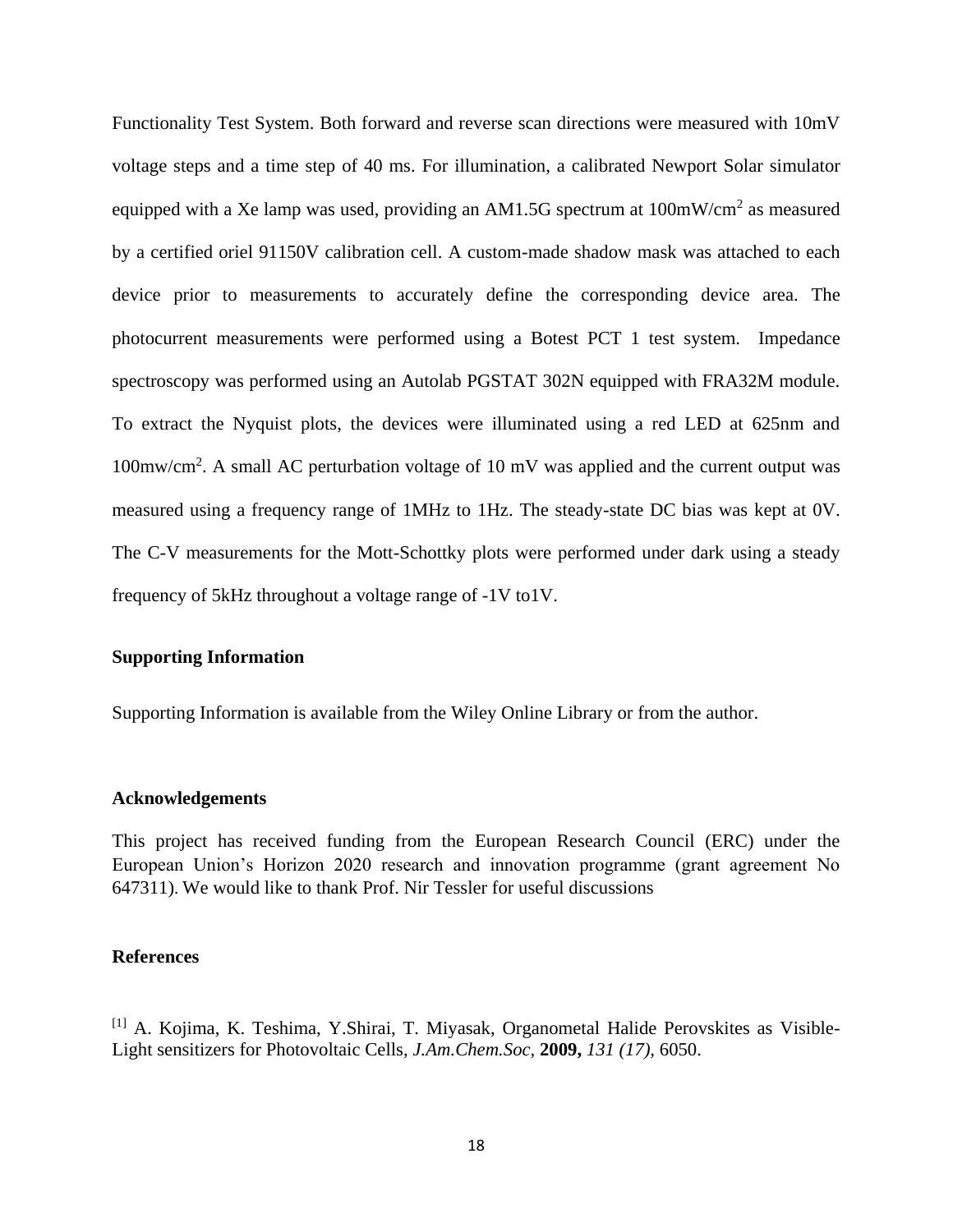[2] H. Shen, T. Duong, Y. Wu, J. Peng, D. Jacobs, N. Wu, K. Weber, T. White, K.Catchpole, Metal Halide Perovskite: A game-changer for photovoltaics and solar devices via a tandem design, *Sci. Technol. Adv. Mater,* **2018**, *19*, 55.

[3] Y. Liu, M. Bag, L.A. Renna, Z.A. Page, P. Kim, T. Emrick, D. Venkataraman, T.P. Russel, Understanding Interface Engineering for High-Performance Fullerene/Perovskite Planar Heterojunction*, Solar Cells Adv. Energ. Mat*. **2015***, 6(2),*1501606**.**

[4] A. Savva, I. Burgues-Ceballos, S.A Choulis, Improved performance and reliability of p-i-n perovskite solar cells via doped metal oxides*, Adv. Energy. Mater*, **2016,** *6(18)*, 1600285.

[5] G.E. Eperon, S.D Strank, C. Menelaou, M.B. Johnston, L.M. Herz, H.J. Snaith, Formamidinium lead trihalide: a broadly tunable perovskite for efficient planar heterojunction solar cells*, Energy Environ. Sci,* **2014**, *7 (3),* 982.

[6] J.H. Noh, S.H. Im S, J.H. Heo, T.N. Mandal, S. Seong, Chemical management for colorful, efficient, and stable inorganic-organic hybrid nanostructured solar cells, *Nano Lett.* **2013***, 13,*  1764.

[7] C. Wehrenfenning, G.E. Eperon, M.B. Johnston, H.J. Snaith, L.M. Herz, High Charge Carrier Mobilities and Lifetimes in Organolead Trihalide Perovskites, *Adv. Mat,* **2014**, *26,* 1584.

 $^{[8]}$  H.J. Snaith, Perovskites: The emergence of a new era for low cost, high efficiency solar cells, *J.Phys.Chem.Lett.* **2013***, 4 ,* 3623*.*

[9] C. Stoumpos, C.D. Malliakas, M.G. Kanatzidis, Semiconducting Tin and Lead Iodide Perovskites with organic cations: Phase Transitions, High Mobilities and near-infrared Photoluminescent Properites, *Inorg.Chem,* **2013**, *52 (15),* 9019.

[10] H. Choi, C.K. Mai, H. Kim, S. Song, G.C. Bazan, J.K. Kim, A.J. Heeger*,* Conjugated polyelectrolyte hole transport layer for inverted-type perovskite solar cells*, Nat. Commun,* **2015**, *6,* 8348.

[11] J. Cao, J. Yin, S. Yuan, Y. Zhao, J. Li, N. Zheng, Thiols as interfacial modifiers to enhance the performance and stability of perovskite solar cells*, Nanoscale,* **2015,** *7* 9443*.*

[12] I.C. Smith, E.T. Hoke, D. Solis-Ibarr, M.D. McGehe, H.I. Karunadasa, A layered hybrid perovskite solar-cell absorber with enhanced moisture stability*, Angew. Chem,* **2014**, *126,* 11414.

[13] T. Leijtnes, K. Bush, R. Cheachaoren, R. Beal, A. Bowring, M.D. McGehee*,* Towards enabling stable lead halide perovskite solar cells; Interplay between structural, Environmental and Thermal Stability*, J. Mater. Chem. A,* **2017**, *5,* 11483.

[14] N. Aristidou, I. Sanchez-Molina, T. Chotchuangchutchaval, M. Brown, L. Martinez, T. Rath, S.A Haque, The role of oxygen in the degradation of methylammonium lead trihalide perovskite photoactive layers, *Angew. Chemie Int. Ed,* **2015,** *54 (28),* 8208.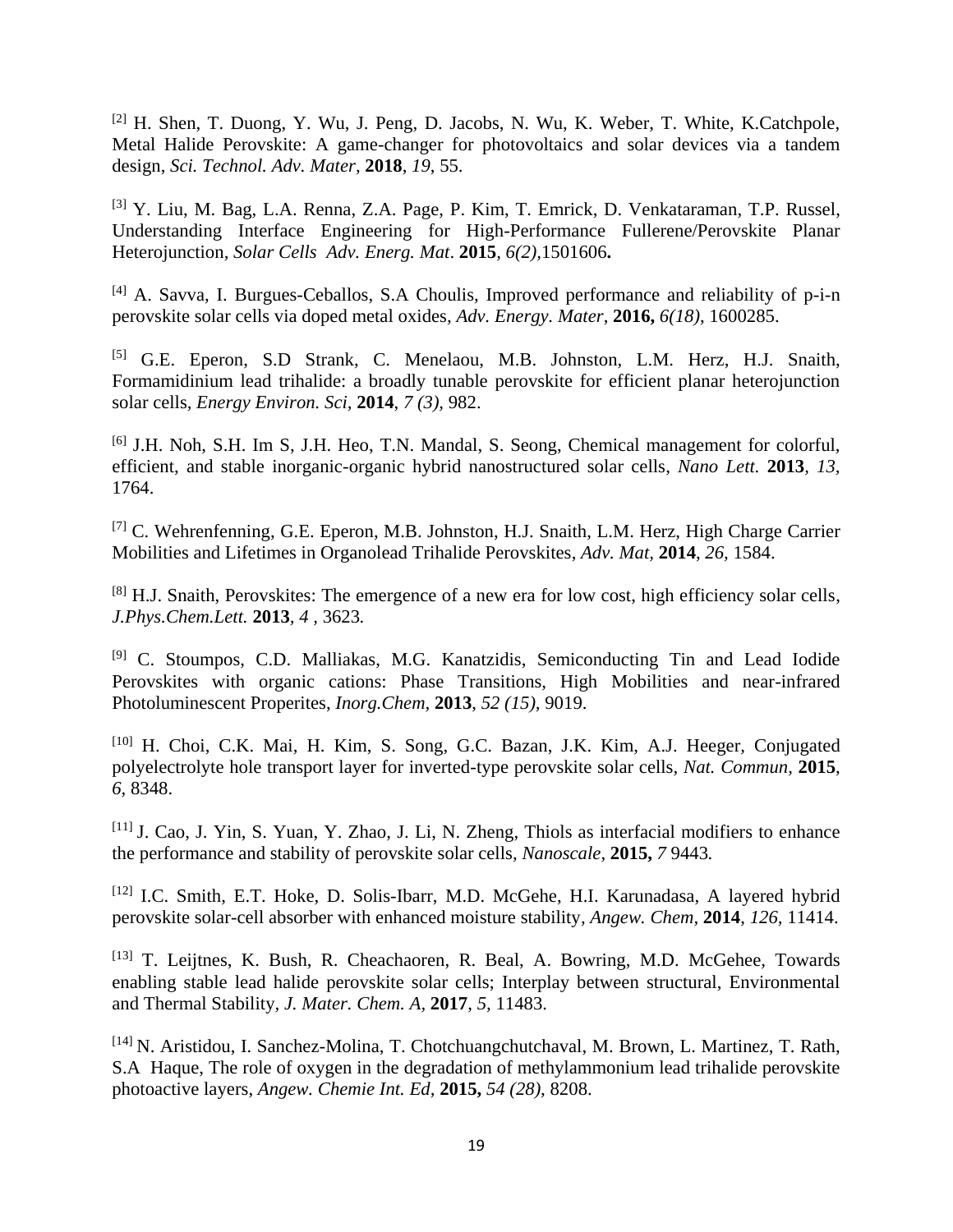[15] R. Fang, S. Wu, W. Chen, Z. Liu, S. Zhang, R. Chen, Y. Yue, L. Dong, Y. Cheng, L. Han, W. Chen, [6,6]-Phenyl‑C61-Butyric Acid Methyl Ester/Cerium Oxide Bilayer Structure as Efficient and Stable Electron Transport Layer for Inverted Perovskite Solar Cells, *ACS Nano,* **2018**, *12 (3)*, 2403.

[16] Z. Yang, J. Xie, V. Arivazhagan, K. Xiao, Y. Qiang, K. Huang, M. Hu, C. Cui, X. Yu, D. Yang, Efficient and highly stable planar perovskite solar cells with graphene quantum dots doped PCBM electron transport layer, *Nano Energy,* **2017**, *40,* 345*.*

[17] J.A. Pearson, G.E. Eperon, P.E. Hopkinson, S.N. Habisreutinger, J.T. Wang, H.J. Snaith, N.C.Greenham, Oxygen Degradation in Mesoporous Al2O3/CH3NH3PbI3-xCl<sup>x</sup> Perovskite solar cells: Kinetics and Mechanisms, *Adv. Energy Mater,* **2016***, 6,*1600014.

[18] M. Alsari, A.J. Pearson, J.T. Wang, Z. Wang, A. Montisci, N.C. Greenham, H.J. Snaith, S. Liliu, R.H. Friend, Degradation Kinetics of Inverted Perovskite Solar Cells*, Scientific Reports,*  **2018**, *8*, 5977.

[19] B. Conings, J. Drijkoningen, N. Gauquelin, A. Babaygit, J. D'Haen, L. D'Olieslaeger, A. Ethirajan,J. Verbeeck, J. Manca, E. Mosconi, F. De Angelis, H. Boyen, Intrinsic thermal instability of methylammonium lead trihalide perovskite, *Adv. Energy. Mater,* **2015**, *5*, 1500477.

[20] X. Zhao, H. Kim, J. Seo, N. Par, Effect of selective contacts on the thermal stability of perovskite solar cells, *ACS Appl. Mater. Interfaces,* **2017** , *9*, 7148.

[21] K. Domanski, J. Correa-Baena, N. Mine, M. Nazeeruddin, A. Abate, M. Saliba, W. Tress, A. Hagfeldt, M. Gradzel. Not all that glitters is gold: Metal migration-induced degradation in perovskite solar cells, *ACS Nano,* **2016**, *10 (6),* 6306.

[22] N. Tessler, Y. Vaynzof, Preventing Hysteresis in Perovskite Solar Cells by undoped Charge blocking Lyaers*, Appl. Energ. Mater.* 2018, *1 (2),* 676.

[23] E. Bi, H. Chen, F. Xie, Y. Wu, W. Chen, Y. Su, A. Islam, M. Gratzel, X. Yang, L. Han, Diffusion engineering of ions and charge carriers for stable efficient perovskite solar cells, *Nat. Commun,* **2017**, *8,* 15330.

[24] P.W. Liang, C. Chueh, S.T. Williamsa, A. Jen, Roles of fullerene-based interlayers in enhancing the performance of organometal perovskite thin-filmsolar cells*, Adv. Energy Mater,* **2015**, *5,* 1402321.

 $[25]$  Y. Fang, C. Bi, D. Wang, J. Huang, The functions of fullerenes in hybrid perovskite solar cells, *ACS Energy Lett,* **2017**, *2 (4),* 782.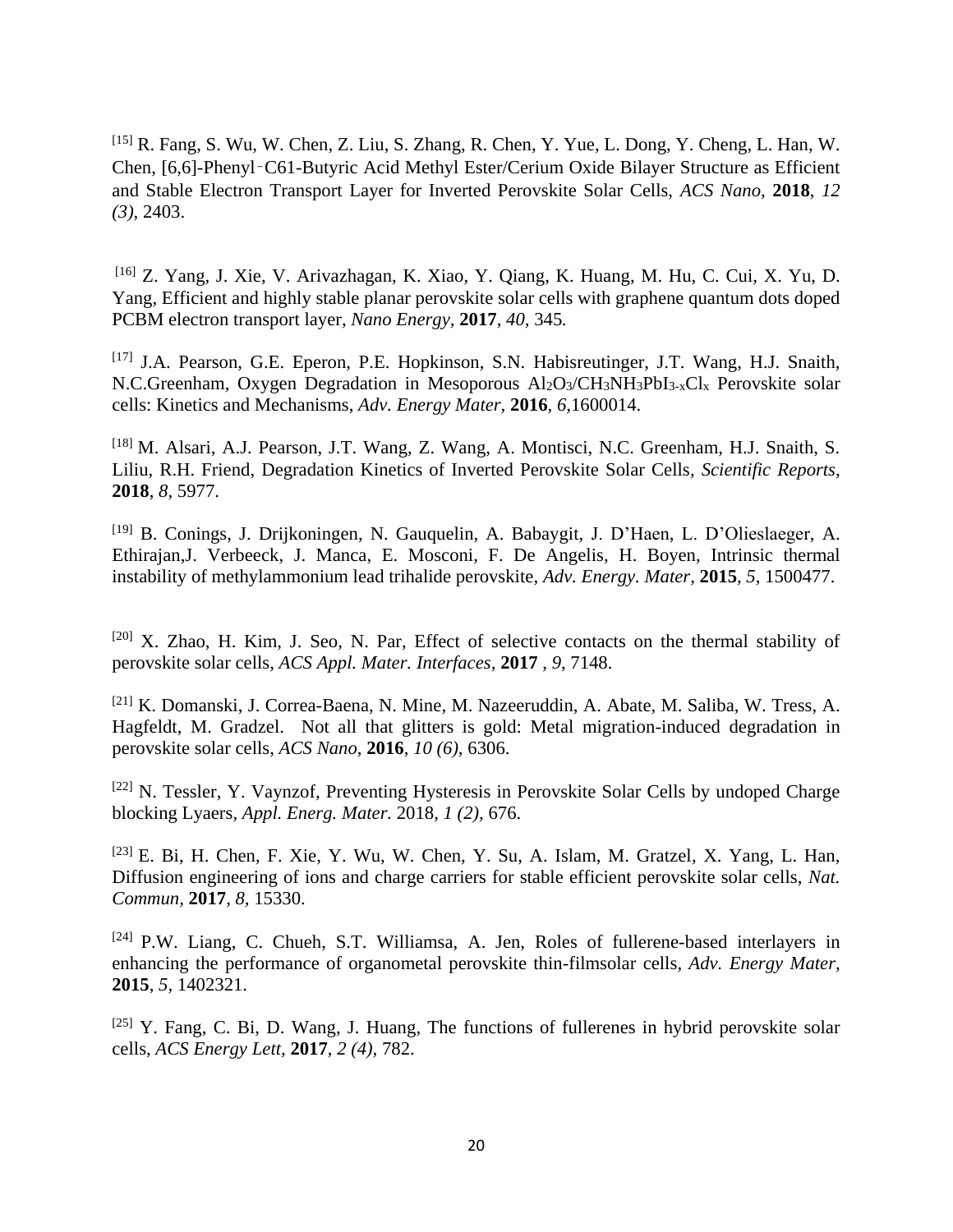[26] B. Chen, M. Yang, S. Priya, K. Zhu, Origin of J-V hysteresis in perovskite solar-cells, *J. Phys. Chem. Lett,* **2016**, *7,* 905.

[27] M. Glatthaar, M. Riede, N. Keegan, K. Sylvsesster-Hivid, B. Zimmermann, N. Nigemann A. Hinsch, A. Gombert, Efficiency limiting factors of organic bulk heterojunction solar cells identified by electrical impedance spectroscopy, *Sol. Energ. Mat. Sol. Cells,* **2007**, *91 (5),* 390.

[28] S. Shao, M. Abdu-Aguye, L. Qiu, L. Lai, J. Liu, S. Adjokatse, F. Jahani, M.E. Kamminga, H. Brink, T.M. Palstra, B. Kooi, J.C. Hummelen, M.A. Loi, Elimination of the light soaking effect and performance enhancement in perovskite solar cells using fullerene derivative, *Energy Environ. Sci,* **2016** *, 9,* 2444.

[29] F. Hermershmidt, A. Savva, E. Georgiou, S.M. Tuladhar, J.R. Durrant, I. McCulloch, D.D.C. Bradley, C.J. Brabec, J. Nelson, S.A. Choulis, Influence of the hole transporting layer on the thermal stability of inverted organic photovoltaics using accelerated-heat lifetime protocols*, ACS Appl. Mater. Interfaces,* **2017**, *9,* 14136.

[30]M. Bag, L.A. Renna, R.Y. Adhikari, S. Karak, F. Liu, P.M. Lahti, T.P. Russel, M.T. Tuominen, D. Venkataraman. Kinetics of ion transport in perovskite active layer and its implications for active layer stability *J. Am. Chem. Soc. 137,* **2015**, 13130.

[31] F. Galatopoulos, A. Savva, I.T. Papadas, S.A. Choulis,The effect of hole transporting layer in charge accumulation properties of p-i-n perovskite solar cells*, APL Mater,* **2017**, *5,*

[32] A. Guerrero, G. Garcia-Belmonte, I. Mora-Sero, J. Bisquert, Y. Kang, J. Jacobsson, J. Correa-Baen, A. Hagfeldt, Properties of contact and bulk impedances in hybrid lead halide perovskite solar cells including inductive loop elements*, J. Phys. Chem. C ,* **2016**, *120 (15)*, 8023.

[33] A. Guerrero, J. Yu, C. Aranda, Y. Kang, G. Garcia-Belmonte, H. Zhou, J. Bisquert, Y. Yang, Interfacial degradation of planar lead halide perovskite solar cells*, ACS Nano,* **2016**, *10,* 218.

[34] H. Back, G. Kim, J. Kim, T. Kim, H. Kang, J. Lee, S. Lee, K. Lee, Achieving long-term stable perovskite solar cells via ion neutralization, *Energy Environ. Sci,* **2016**, *9 ,* 1258.

[35] J. You, L. Meng, T. Song, T. Guo, Y. Yang Y (Michael), W. Chang, Z. Hong, H. Chen, H. Zhou, Q. Chen, Y. Liu, N. De Marco, Y. Yan, Improved air stability of perovskite solar cells via solution-processed metal oxide transport layers, *Nature Nanotechnology,* **2016**, *11,* 76.

[36] G. Zhang, S. Hawks, C. Ngo L. Schelhas, T. Scholes, H. Kang, J. Aguirre, S. Tolbert, B. Schwartz, Extensive Penetration of Evaporated Electrode Metals into Fullerene Films: Intercalated Metal Nanostructures and Influence on Device Architecture, *ACS Appl. Mater. Interfaces,* **2015,** *7,* 25247

[37] K. Brinkmann, J. Zhao, N. Pourdavoud, T. Becker, T. Hu, S. Oltho, K. Meerholz, L. Hoffmann, T. Gahlmann, R. Heiderhoff ,M.F. Oszajca ,N.A. Luechinger ,D. Rogalla, Y. Chen ,B. Cheng, T.Riedl,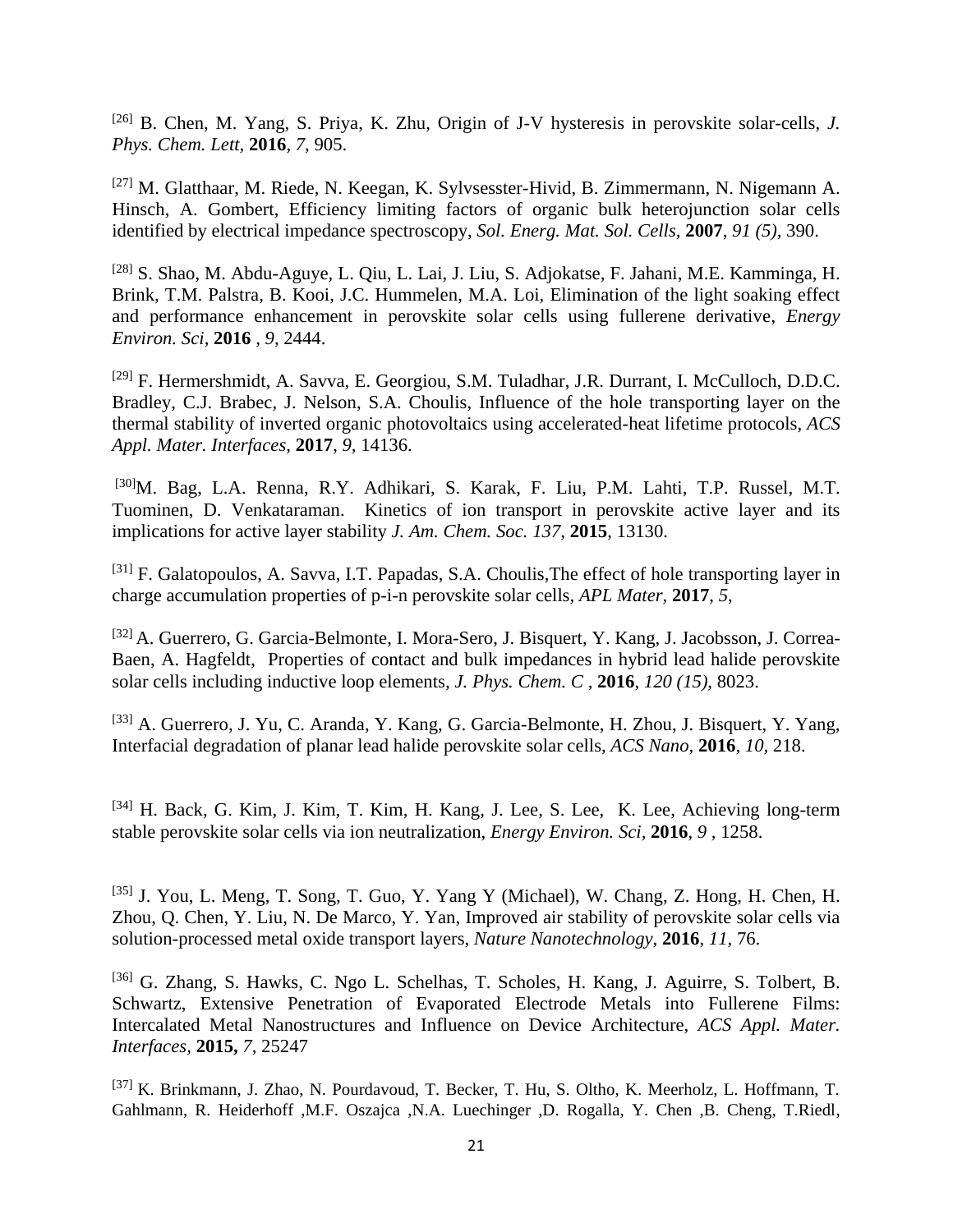Suppressed decomposition of organometal halide perovskites by impermeable electronextraction layers in inverted solar cells, *Nat. Commun,* **2017**, *8,* 13938.

[38] D. Wang, Z. Liu, Z. Zhou, H. Zhu, Y. Zhou, C. Huang, Z. Wang, H. Xu, Y. Jin, B. Fan, S. Pang, G. Cui, Reproducible one-step fabrication of compact MAPbI<sub>3-x</sub>Cl<sub>x</sub> thin films derived from mixed-lead-halide precursors*, Chem. Mater,* **2014**, *26,* 7145**.**

#### **Table of Figures**



**Figure 1:** XRD patterns of fresh and aged CH<sub>3</sub>NH<sub>3</sub>PbI<sub>3</sub> films.for 96 h at 85 °C and N<sub>2</sub> atmosphere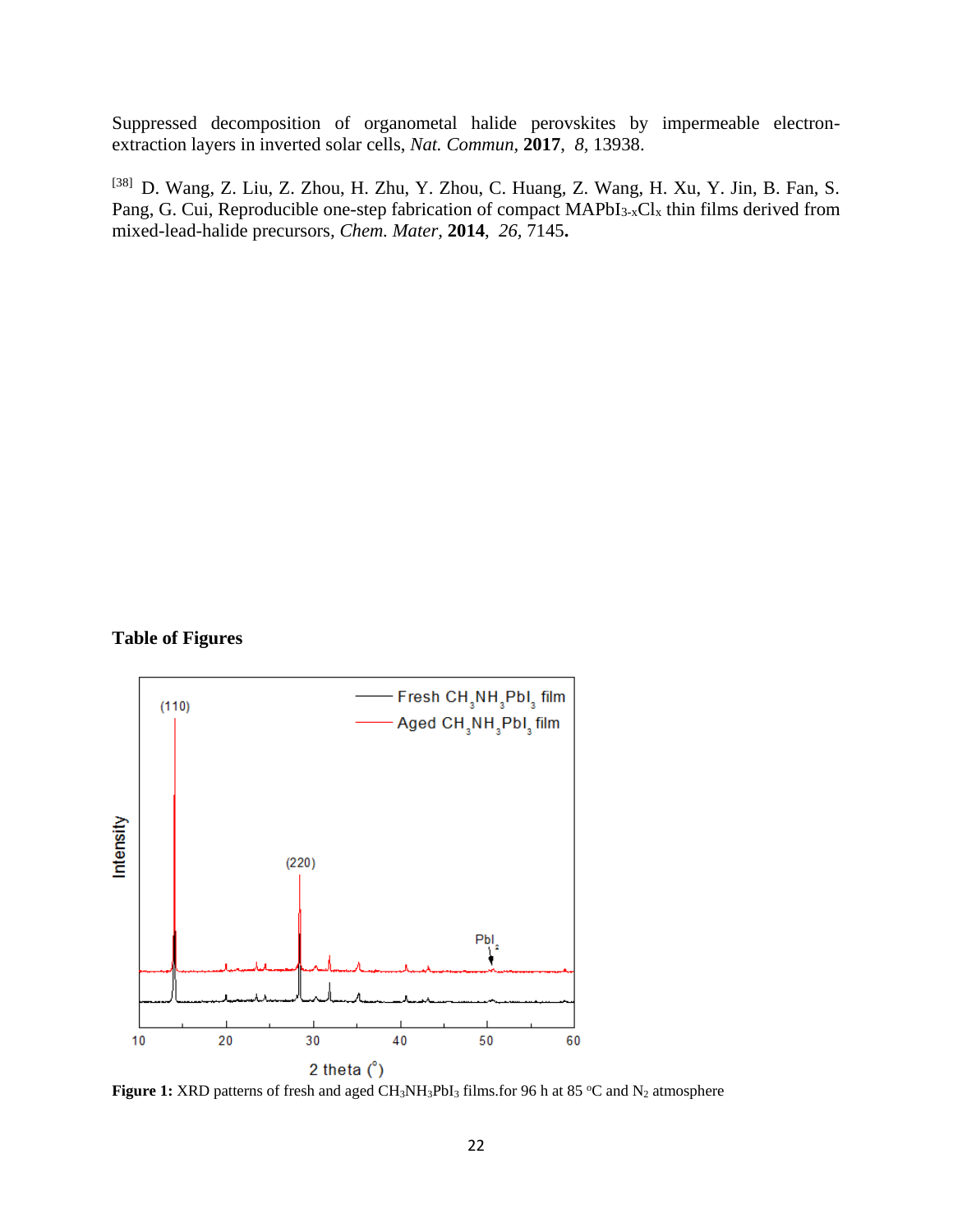

**Figure 2:** Normalized a) Voc, b) Jsc, c) FF and d) PCE of CH3NH3PbI<sup>3</sup> based devices over 168 hours of heating at 85 °C using two different fullerene buffer layer thicknesses.



Figure 3: Illuminated J/V characteristic for fresh and aged CH<sub>3</sub>NH<sub>3</sub>PbI<sub>3</sub> based devices.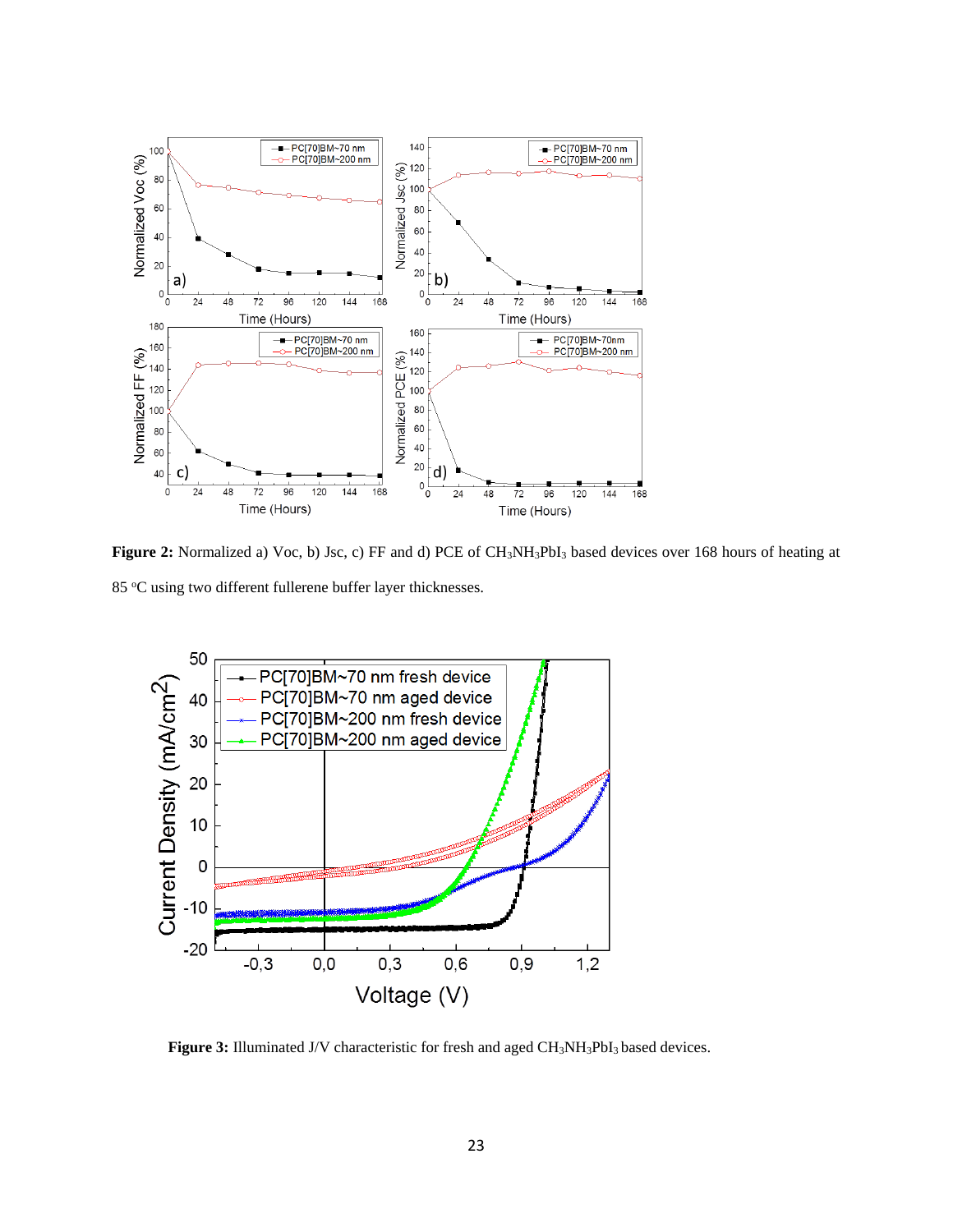

**Figure 4:** a) Nyquist plots, b) Mott-Schottky plots of representative devices

| Device type                                                                                           | <b>Voc</b> | <b>Jsc</b>     | FF   | <b>PCE</b> |
|-------------------------------------------------------------------------------------------------------|------------|----------------|------|------------|
|                                                                                                       | (V)        | $(mA/cm2)$ (%) |      | $($ %)     |
| Fresh reference device                                                                                | 0.91       | 14.75          | 79.2 | 10.64      |
| Aged ITO/PEDOT:PSS/CH <sub>3</sub> NH <sub>3</sub> PbI <sub>3</sub> and fresh PC[70]BM/AZO/Al $0.89$  |            | 15.13          | 67.3 | 9.03       |
| Aged ITO/PEDOT:PSS/CH <sub>3</sub> NH <sub>3</sub> PbI <sub>3</sub> /PC[70]BM/AZO and Fresh Al $0.84$ |            | 16.43          | 73.2 | 10.10      |

**TABLE 1**. Photovoltaic parameters for fresh reference and buffer layer engineered devices.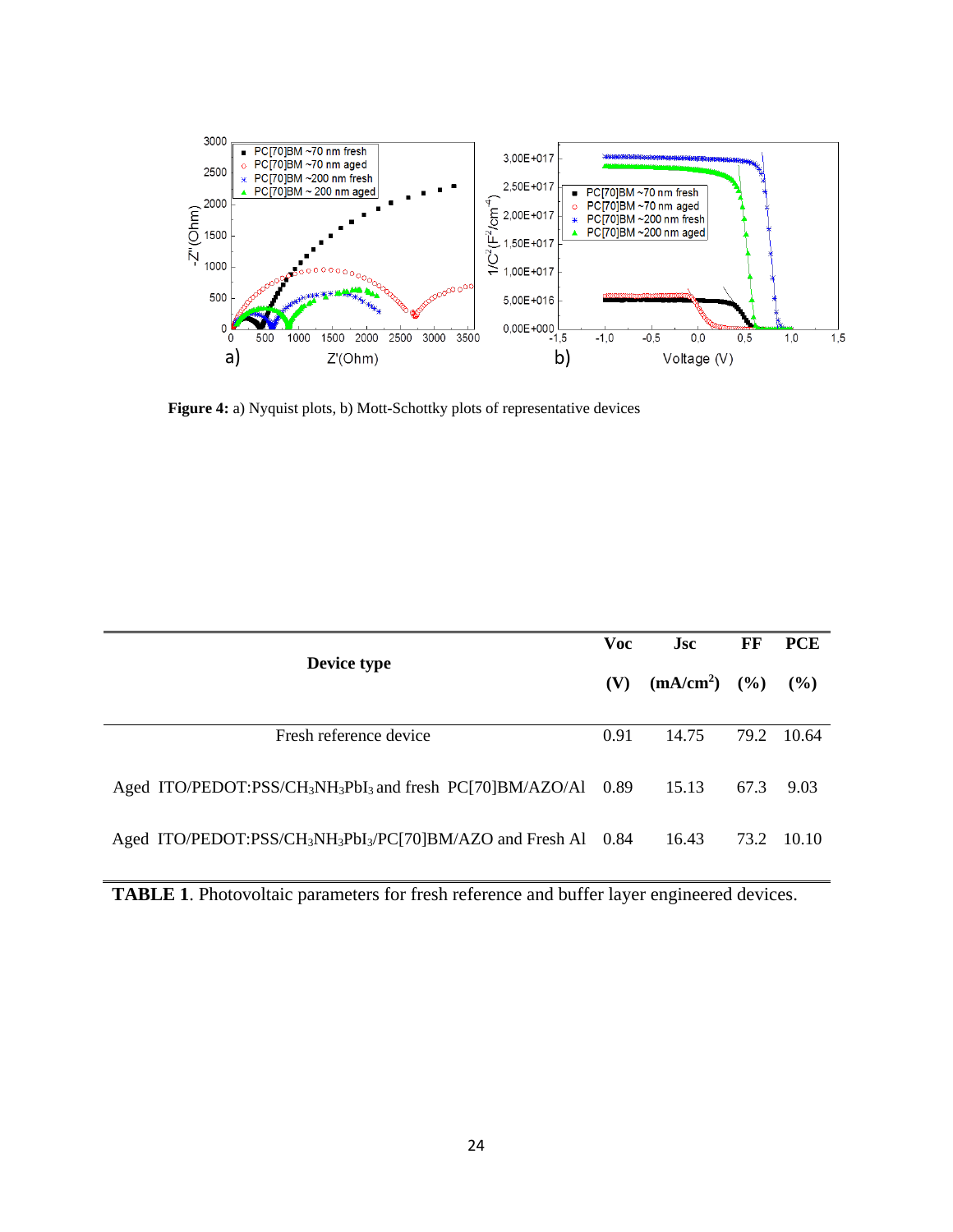

Figure 5: a) Bottom side of fresh device stack, b) bottom side of thermally aged device stack of thin-PC[70]BM based devices, c) bottom side of thermally aged devices stack of thick-PC[70]BM based devices, d) top side of fresh device stack, e) top side side of thermally aged device stack of thin-PC[70]BM based devices, f) top side side of thermally aged devices stack of thick-PC[70]BM based devices



**Figure 6: Normalized a) Voc, b) Jsc, c) FF and d) PCE of CH3NH3PbI<sup>3</sup> and CH3NH3PbI3-xCl<sup>x</sup> based devices over 1000 hours of heating at 60 <sup>o</sup>C and N2..**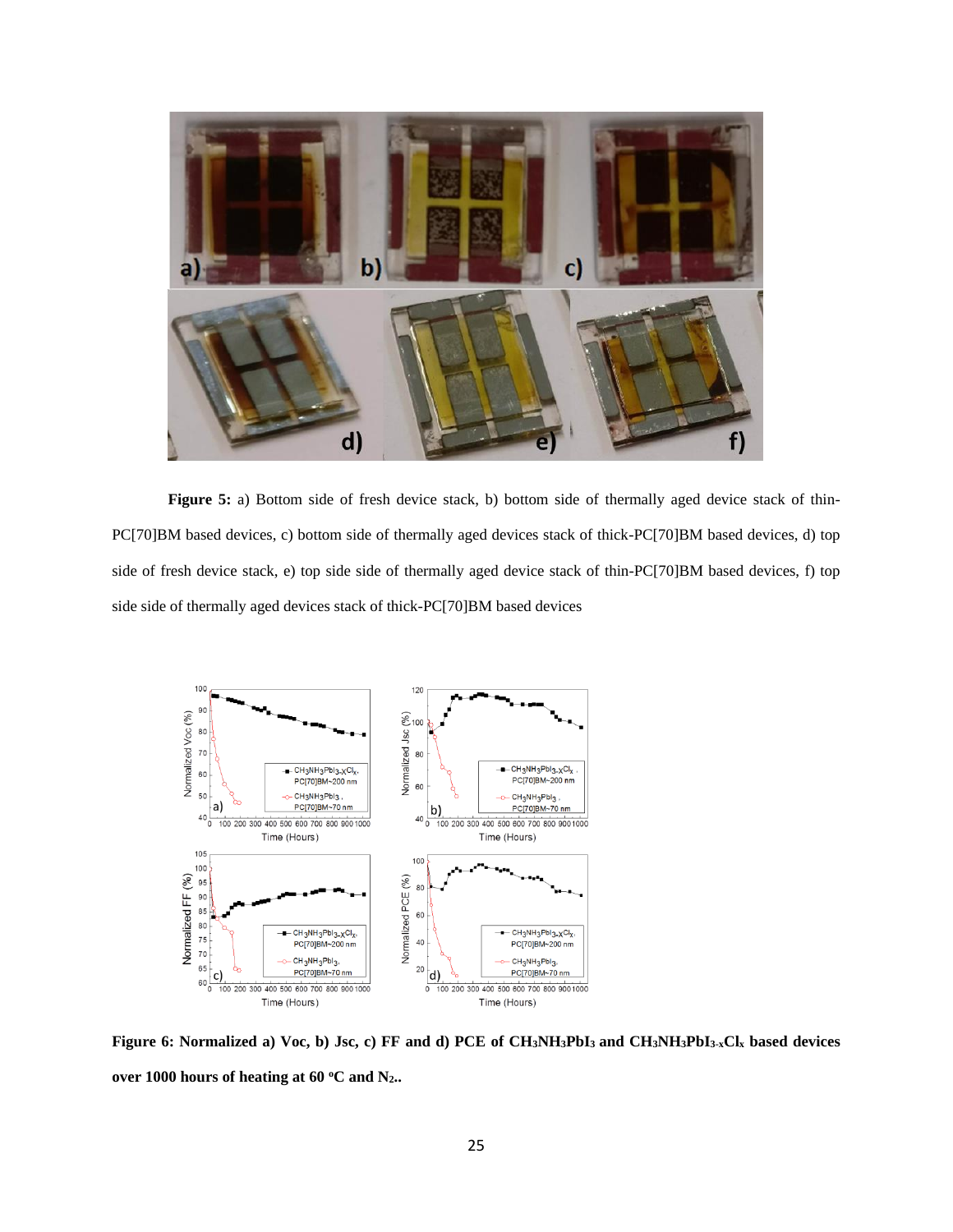#### **Table of Contents**

**We present long lived inverted perovskite solar cells (PVSCs) incorporating fullerenediffusion blocking Layer (DBL).** We showthat the interaction of the top metal electrode (TME) with the perovskite active layer (AL) through diffusion mechanisms is the main thermal degradation mechanism. Using thick fullerene DBL we were able to isolate the AL from the TME and effectively improve heat lifetime performance of inverted PVSCs.

**Keywords:** (perovskites, thermal stability, accelerated heat lifetime, fullerene blocking layers, electrodes)

*Fedros Galatopoulos <sup>1</sup> Ioannis T. Papadas <sup>1</sup> , Gerasimos S. Armatas<sup>2</sup> and Stelios A. Choulis <sup>1</sup> \**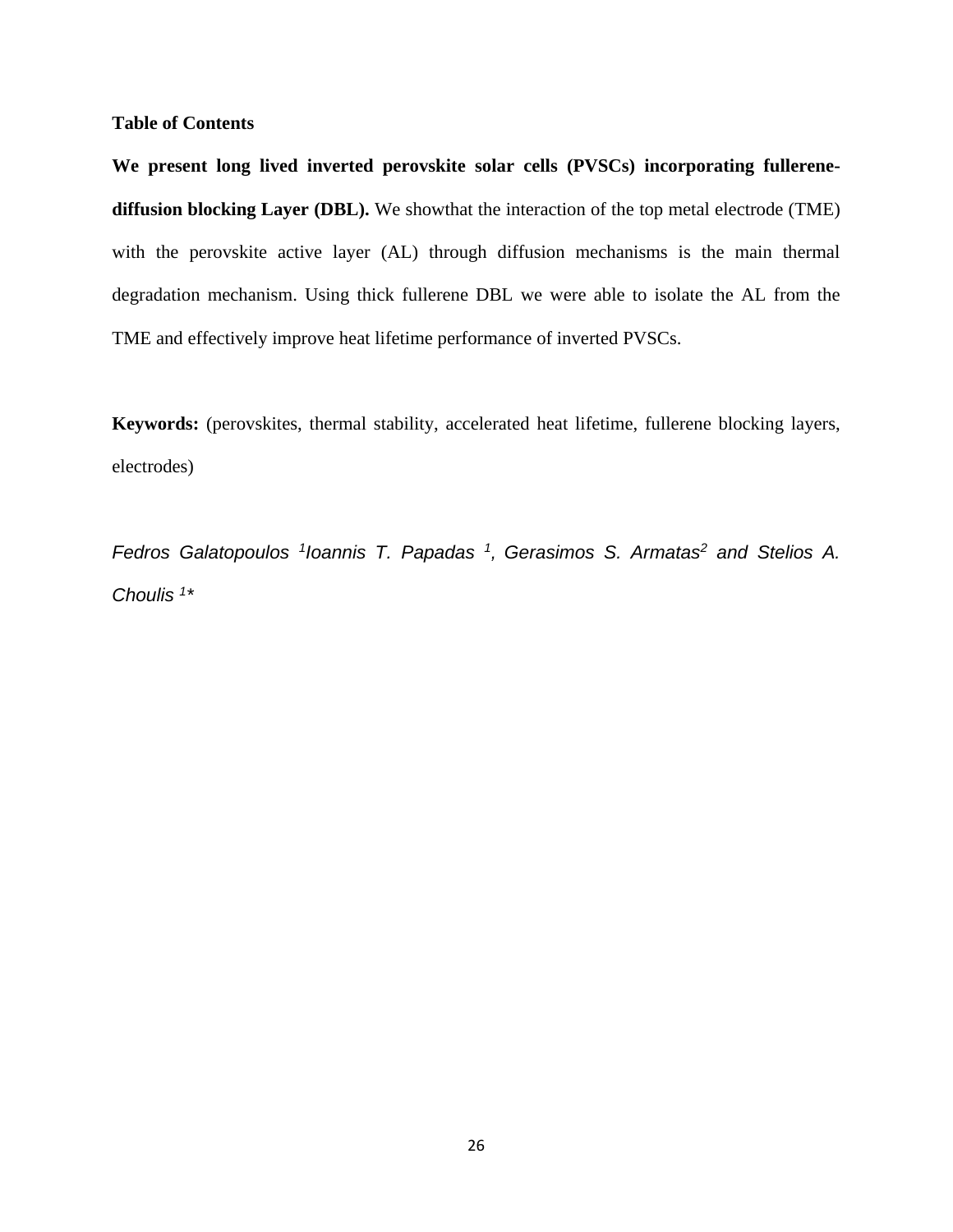**Long Thermal Stability of Inverted Perovskite Photovoltaics** 



**Incorporating Fullerene-based Diffusion Blocking Layer**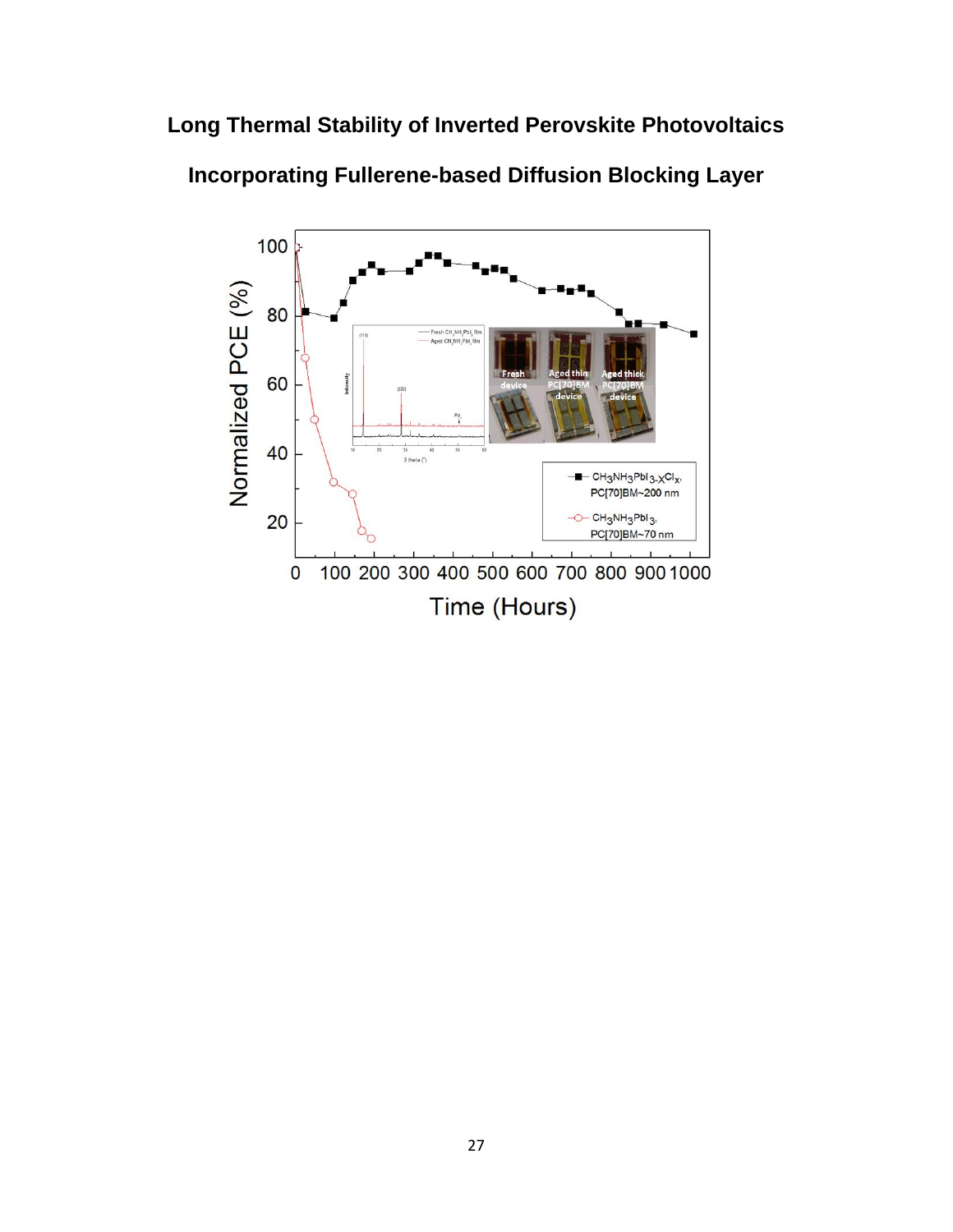# **Supporting Information**

## **Long Thermal Stability of Inverted Perovskite Photovoltaics incorporating Fullerene-based Blocking Layer**

*Fedros Galatopoulos <sup>1</sup> Ioannis T. Papadas <sup>1</sup> , Gerasimos S. Armatas<sup>2</sup> and Stelios A. Choulis <sup>1</sup> \**

<sup>1</sup> Molecular Electronics and Photonics Research Unit, Department of Mechanical Engineering and Materials Science and Engineering, Cyprus University of Technology, Limassol, 3603 (Cyprus).

<sup>2</sup> Department of Materials Science and Technology, University of Crete, Heraklion 71003, Greece.

\*Email: [stelios.choulis@cut.ac.cy](mailto:stelios.choulis@cut.ac.cy)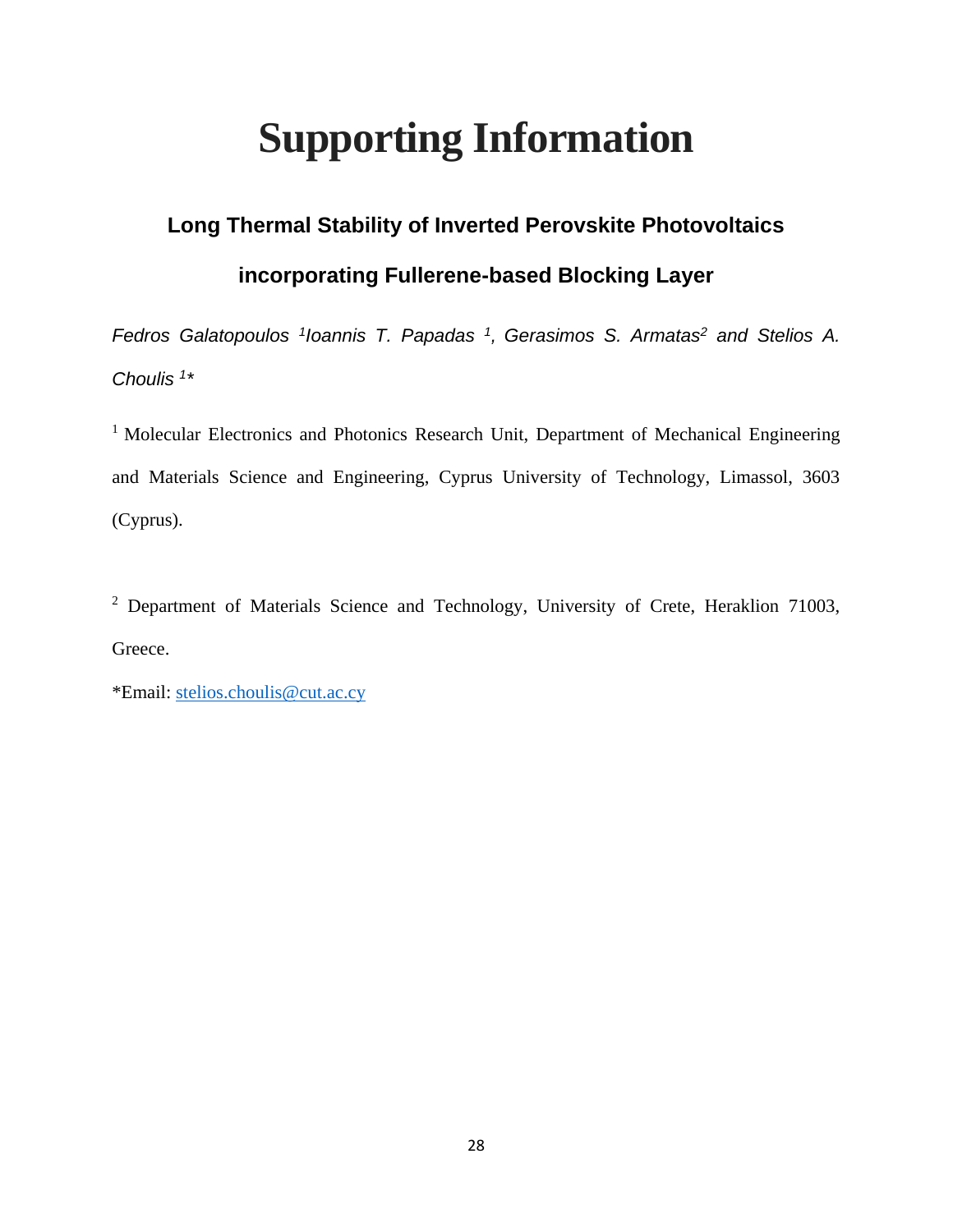

**Figure S1: Absorption spectra of fresh and aged CH3NH3PbI3 films after 96h at 85<sup>o</sup>C and N<sup>2</sup> atmosphere in the dark.**



**Figure S2: PCT of a) Thin fullerene fresh, b) thin fullerene aged, c) thick fullerene fresh and d) thick fullerene aged CH3NH3PbI3 based device.**